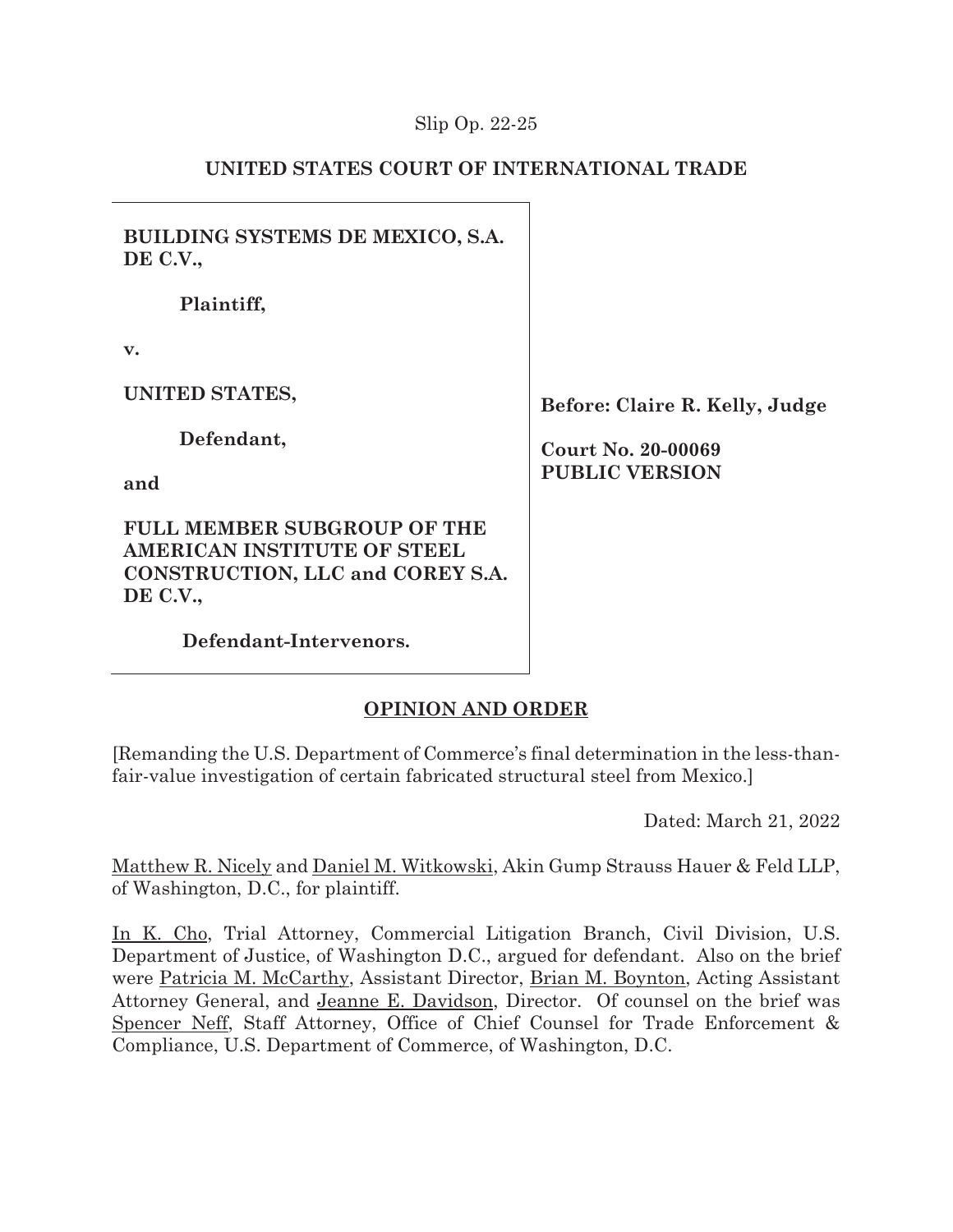Stephanie M. Bell, Wiley Rein LLP, of Washington, D.C., argued for defendantintervenor Full Member Subgroup of the American Institute of Steel Construction, LLC. Also on the brief were Alan H. Price, Christopher B. Weld, and Adam M. Teslik.

Kelly, Judge: Before the court is plaintiff Building Systems de Mexico, S.A. de C.V.'s ("BSM") U.S. Court of International Trade Rule 56.2 Motion for Judgment on the Agency Record. [BSM's] R. 56.2 Mot. for J. on the Agency R., Feb. 23, 2021, ECF No. 60 ("Pl. Br."). BSM asserts numerous deficiencies in the final results of the U.S. Department of Commerce's ("Commerce") less-than-fair-value investigation into certain fabricated structural steel ("FSS") from Mexico, including purported errors in Commerce's calculation of BSM's constructed value profit rate, Commerce's application of adverse facts available, Commerce's determination to use the purchase order date or sales order acknowledgment date as the date of sale for purposes of currency conversion, and Commerce's calculation of BSM's constructed export price. See generally Pl. Br. at 9–47; [BSM's] Non-Confidential Reply in Supp. of [Pl. Br.], Oct. 1, 2021, ECF No. 77 ("Pl. Reply");<sup>1</sup> see also Certain [FSS] from Mexico, 85 Fed. Reg. 5390 (Dep't Commerce Jan. 30, 2020) (Final Determination of Sales at Less Than Fair Value) ("Final Determination"), and accompanying Issues and Decision Memo., Jan. 24, 2020, ECF No. 21-6 ("Final Decision Memo"). Defendant United States and Defendant-Intervenor Full Member Subgroup of the American Institute of Steel

<sup>1</sup> Any confidential information in Pl. Br. or Pl. Reply cited in this opinion may be found at the corresponding page of the confidential version of Pl. Br. or Pl. Reply, ECF Nos. 59 and 76, respectively.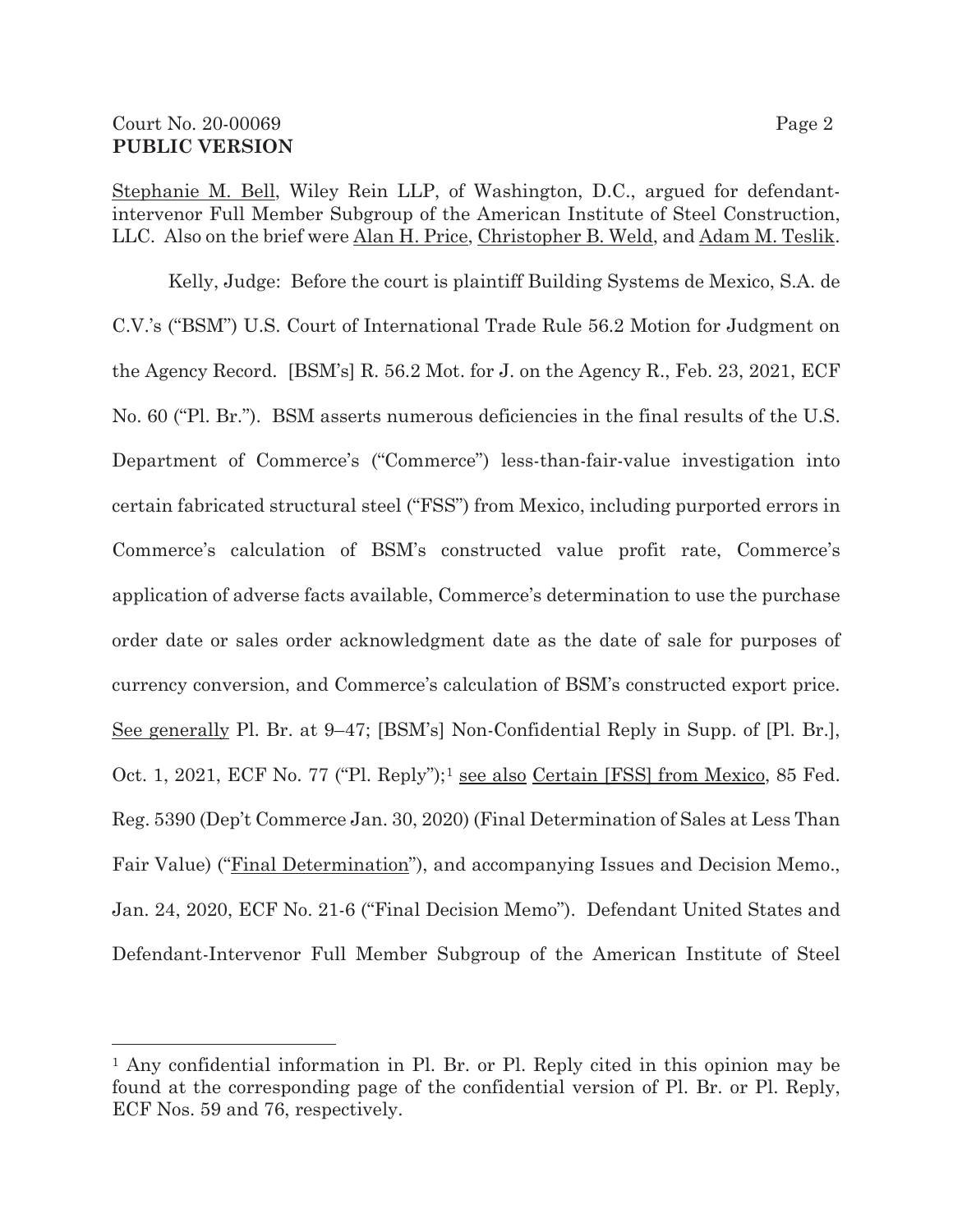Construction, LLC ("AISC") oppose BSM's motion. <u>See</u> Def.'s Opp'n to [Pl. Br.], July 30, 2021, ECF No. 71 ("Def. Br."); Resp. Br. of [AISC], July 30, 2021, ECF No. 70 ("AISC Br.").2 For the following reasons, BSM's motion is granted.

### **BACKGROUND**

 On February 1, 2019, AISC filed petitions requesting the imposition of antidumping duties ("ADD") and countervailing duties ("CVD") on imports of FSS from Canada, the People's Republic of China ("China"), and Mexico.3 Petitions for the Imposition of [ADD and CVD] on Certain [FSS] from Canada, Mexico, and [China], PD 1, CD 1, A-201-850, Bar Codes 3789352-01 and 3789335-01 (Feb. 1, 2019) (as amended, the "Petition").4 Commerce initiated an ADD investigation into FSS from Mexico on February 25, 2019. See Certain [FSS] from Canada, Mexico, and [China], 84 Fed. Reg. 7330 (Dep't Commerce March 4, 2019) (Initiation of Less-Than-Fair-Value Investigations). The period of investigation was January 1, 2018 through December 31, 2018 ("POI"). See Final Determination, 85 Fed. Reg. at 5390. BSM

 $\overline{a}$ 

<sup>2</sup> Any confidential information in Def. Br. or AISC Br. cited in this opinion may be found at the corresponding page of the confidential version of Def. Br. or AISC Br., ECF Nos. 73 and 69, respectively.

<sup>3</sup> This action only involves ADD on FSS from Mexico.

<sup>4</sup> On May 8, 2020, Defendant filed indices to the public and confidential administrative records underlying Commerce's final determination. See ECF No. 21-1–2. Citations to administrative record documents in this opinion are to the numbers Commerce assigned to such documents in the indices, and all references to such documents are preceded by "PD" or "CD" to denote public or confidential documents.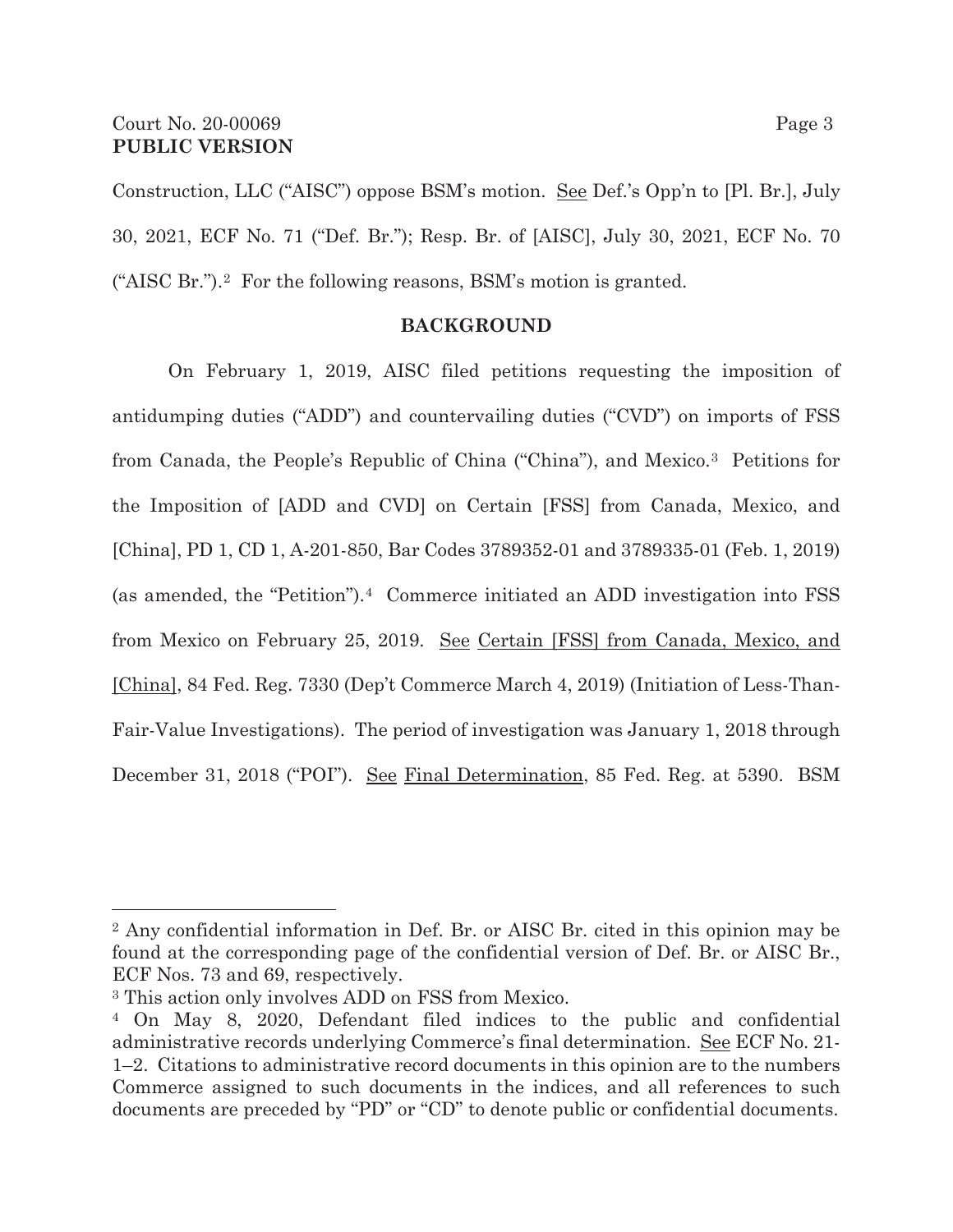and Defendant-Intervenor Corey S.A. de C.V. ("Corey")<sup>5</sup> were selected as mandatory respondents. Id. at 5391.

 In its Final Determination, Commerce finds that certain FSS from Mexico is being, or is likely to be, sold in the United States at less than fair value. See Final Decision Memo at 1. As a result, Commerce imposes on BSM an estimated weightedaverage dumping margin of 8.47%. Final Determination, 85 Fed. Reg. at 5392. In calculating BSM's dumping margin, Commerce makes several determinations which BSM now disputes. See Pl. Br. at 9–47. BSM challenges Commerce's: (i) calculation of BSM's constructed value profit rate, Pl. Br. at 9–25; see also Final Decision Memo at 43–51; (ii) use of adverse facts available with respect to one of BSM's sales that BSM did not report to Commerce, see Final Decision Memo at 53–55; Pl. Br. at 25– 35; (iii) use of the purchase order date or sales order acknowledgment date as the date of sale for the purposes of converting foreign currency into U.S. dollars, Pl. Br. at 35–42; Final Decision Memo at 38–41; and (iv) calculation of BSM's constructed export price. Pl. Br. at 42–47; see also Final Decision Memo at 32–38. The court now remands Commerce's Final Determination.

<sup>5</sup> Further references in this opinion to Corey are to the collapsed entity of Corey S.A. de C.V. and Industrias Recal S.A. de C.V. See Final Determination, 85 Fed. Reg. at 5391 n.2. Corey S.A. de C.V. did not file a brief in support of or in opposition to this motion.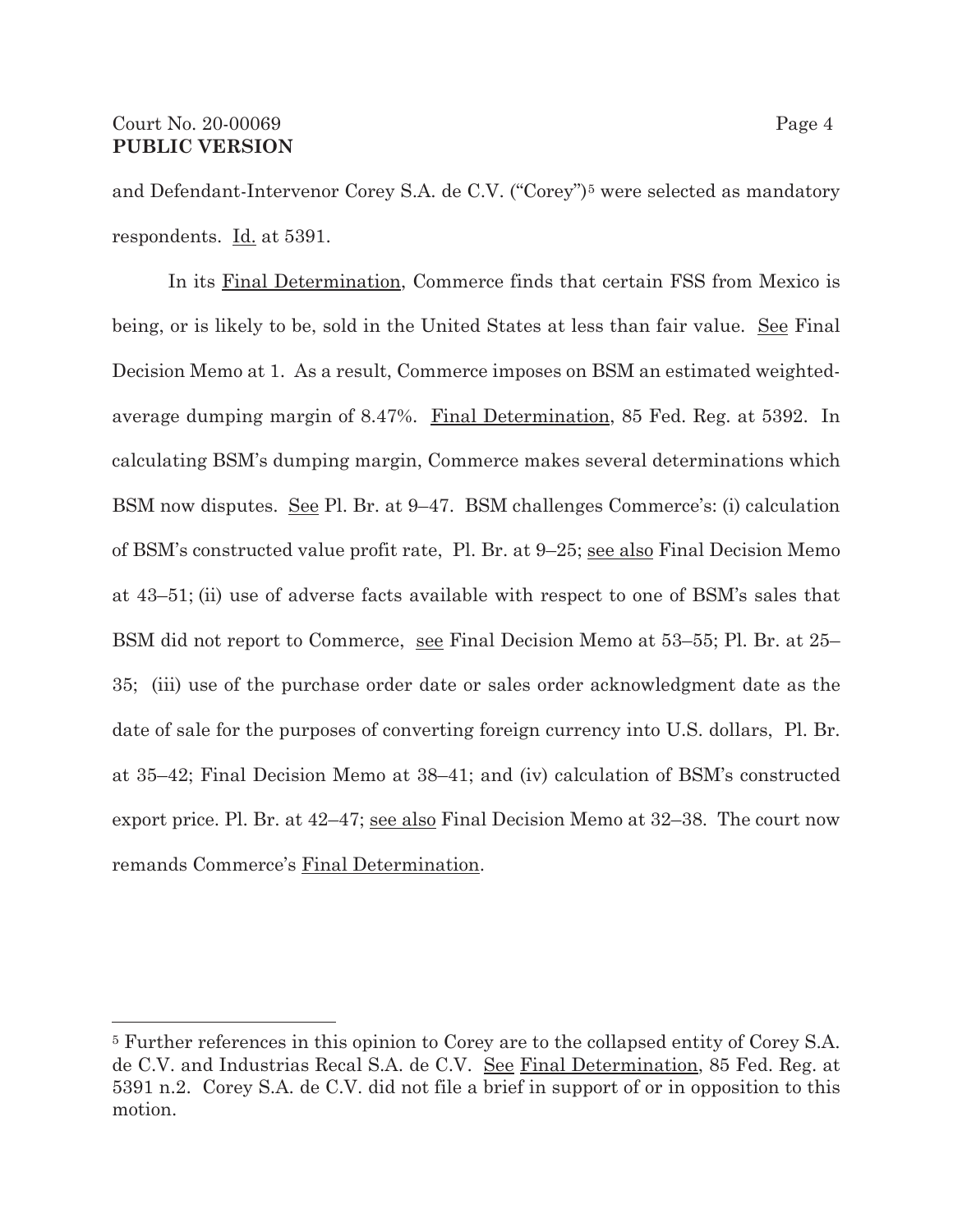#### **JURISDICTION AND STANDARD OF REVIEW**

 The court has jurisdiction pursuant to section 516A of the Tariff Act of 1930, as amended, 19 U.S.C. §  $1516a(a)(2)(B)(i)$ ,  $6$  and 28 U.S.C. § 1581(c), which grant the court authority to review actions contesting a final affirmative less-than-fair-value determination. "The court shall hold unlawful any determination, finding, or conclusion found . . . to be unsupported by substantial evidence on the record, or otherwise not in accordance with law." 19 U.S.C. § 1516a(b)(1)(B)(i).

#### **DISCUSSION**

### **I. Constructed Value**

BSM asserts three challenges to Commerce's reliance on Corey's home market sales data in Commerce's calculation of BSM's constructed value profit rate. See Pl. Br. 9–25; <u>see also</u> Final Decision Memo at 47. First, BSM challenges a particular sale and asserts that Commerce acts arbitrarily by including the sale, which BSM contends was contracted for in 2017, not 2018, and made outside the ordinary course of trade.7 Pl. Br. at 10–19. Second, BSM contends that Commerce fails to account for Corey's receipt of countervailable subsidies. <u>Id.</u> at 19–21. Finally, BSM asserts Commerce acts arbitrarily by rejecting BSM's home market data in favor of Corey's

 $\overline{a}$ 

<sup>6</sup> Further citations to the Tariff Act of 1930 will be to the relevant sections of the U.S. Code, 2018 edition.

 $7$  [[  $\Box$ 

Final Decision Memo at 48; Constructed Value Calculation Adjustments for the Final Determination – [Corey], Attachment 2, PD 673, CD 543, A-201-850, Bar Codes 3937094-01, 3937093-01 (Jan. 30, 2020) ("Corey CV Calc. Memo"); Pl. Br. at 10.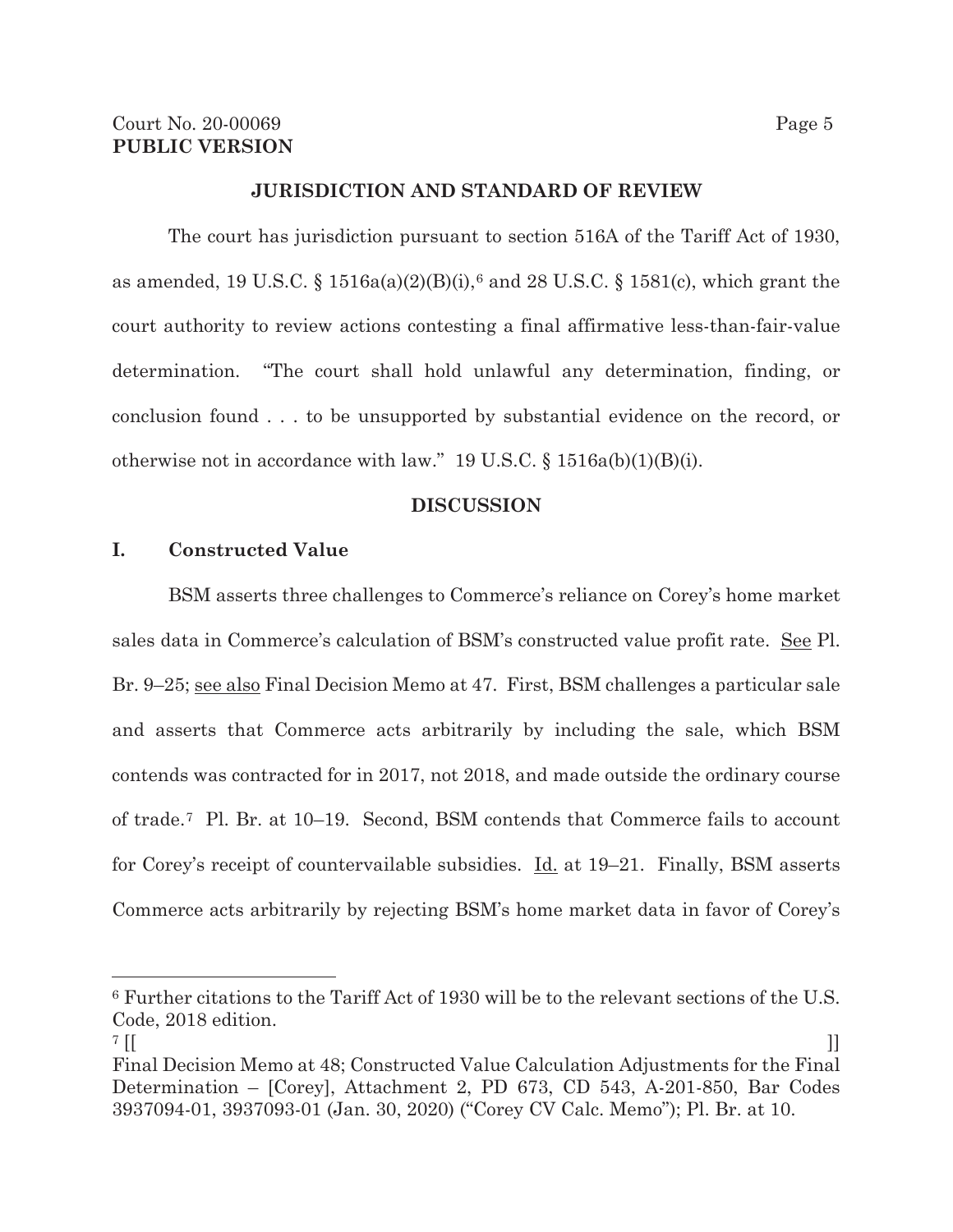### Court No. 20-00069 Page 6 **PUBLIC VERSION**

because of the allegedly insufficient volume of Corey's home market sales data. Id. at 21–25. The court remands Commerce's calculation of BSM's constructed value profit for the following reasons.

In an investigation to determine if merchandise is being or is likely to be sold in the United States at less than fair value, Commerce compares the "normal value" of the merchandise to the U.S. price, which, as discussed below, is calculated as the "export price" or "constructed export price" under 19 U.S.C. §§ 1677a(a) or (b), respectively. 19 U.S.C. § 1677b(a). Normal value is the price for which a producer or exporter sells its merchandise in the ordinary course of trade in its home country or, in certain circumstances, a third country. <u>Id.</u>  $\S$  1677b(a)(1). However, if Commerce concludes that normal value cannot be determined under  $\S$  1677b(a)(1) using a producer or exporter's home market or third-country sales, Commerce will calculate "constructed value" to use as normal value. <u>Id.</u>  $\S$   $1677b$ (a)(4), (e).

Under 19 U.S.C. § 1677b(e)(2), Commerce may calculate constructed value pursuant to one of four methods, a preferred method set forth in § 1677b(e)(2)(A), and three alternative methods set forth in  $\S$  1677b(e)(2)(B). The preferred method requires Commerce to use the actual amounts of selling, general, and administrative expenses and profits from the respondent's home market sales of the foreign like product. Id.  $\S$  1677b(e)(2)(A). If the preferred method is unavailable, there is no hierarchy among the alternative methods. Mid Continent Steel & Wire, Inc. v. United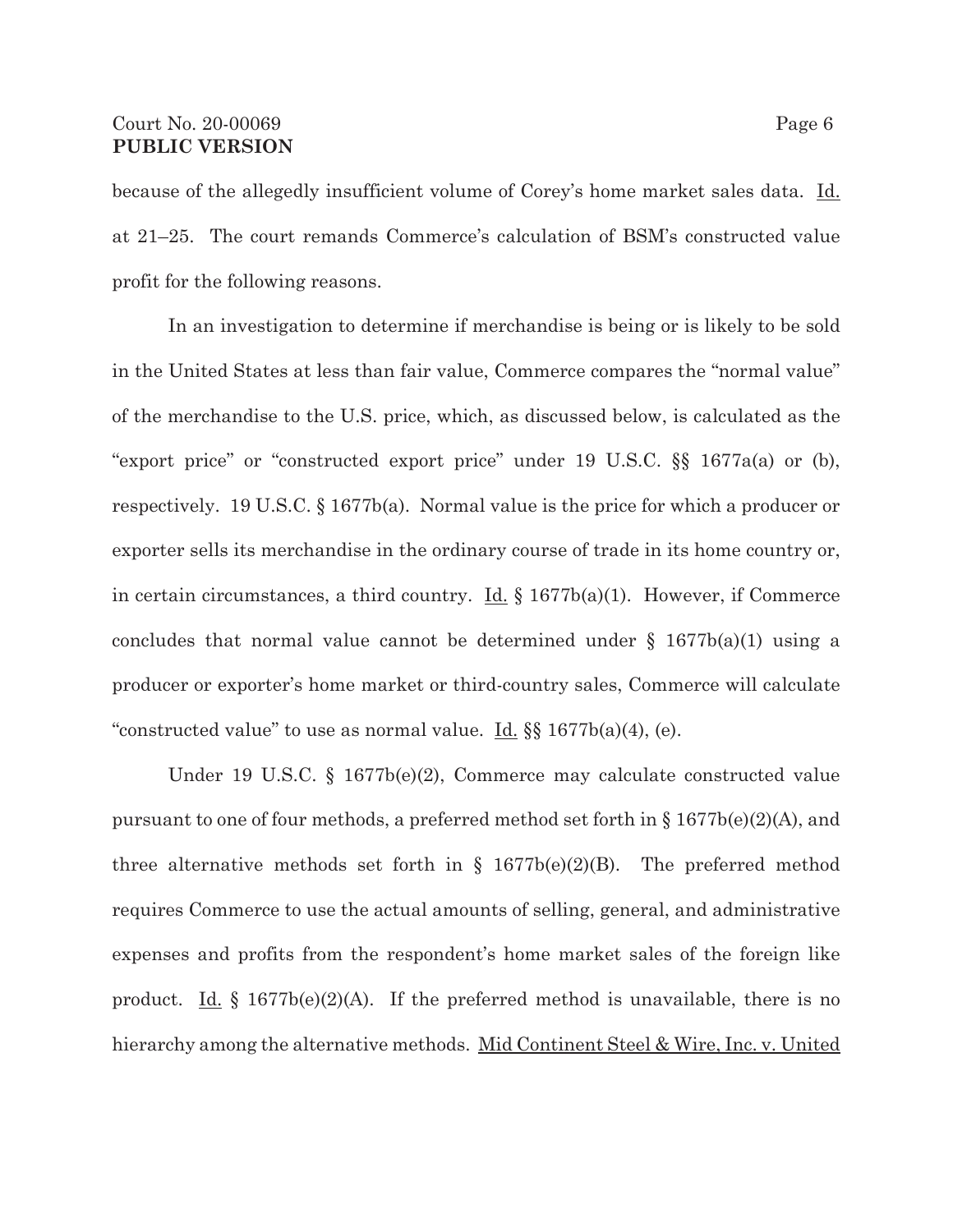States, 941 F.3d 530, 535 (Fed. Cir. 2019). Section 1677b(e)(2)(B)(ii) permits Commerce to calculate a respondent's constructed value using

the weighted average of the actual amounts incurred and realized by exporters or producers that are subject to the investigation or review (other than the [respondent]) for selling, general, and administrative expenses, and for profits, in connection with the production and sale of a foreign like product, in the ordinary course of trade, for consumption in the foreign country.

19 U.S.C. § 1677b(e)(2)(B)(ii). Section 1677b(e)(2)(B)(iii) provides that Commerce may calculate "the amounts incurred or realized for selling, general, and administrative expenses, and for profits, based on any other reasonable method," with the limitation that the amount cannot exceed "the amount normally realized by exporters or producers . . . in connection with the sale, for consumption in the foreign country, of merchandise that is in the same general category of products as the subject merchandise." $8 \underline{Id}$ . § 1677b(e)(2)(B)(iii).

In calculating constructed value, Commerce seeks to obtain a fair approximation of the sales price and the profits realized by a respondent's home market sales, Mid Continent, 941 F.3d at 542, and to avoid "irrational or unrepresentative results." Antidumping Duties; Countervailing Duties, 62 Fed. Reg. 27,296, 27,360 (Dep't Commerce May 19, 1997) ("Preamble"). Commerce must consider whether the data it uses to calculate constructed value profit results in a fair

<sup>8</sup> The other alternative method, set forth in 19 U.S.C. § 1677b(e)(2)(B)(i), is not relevant to this action.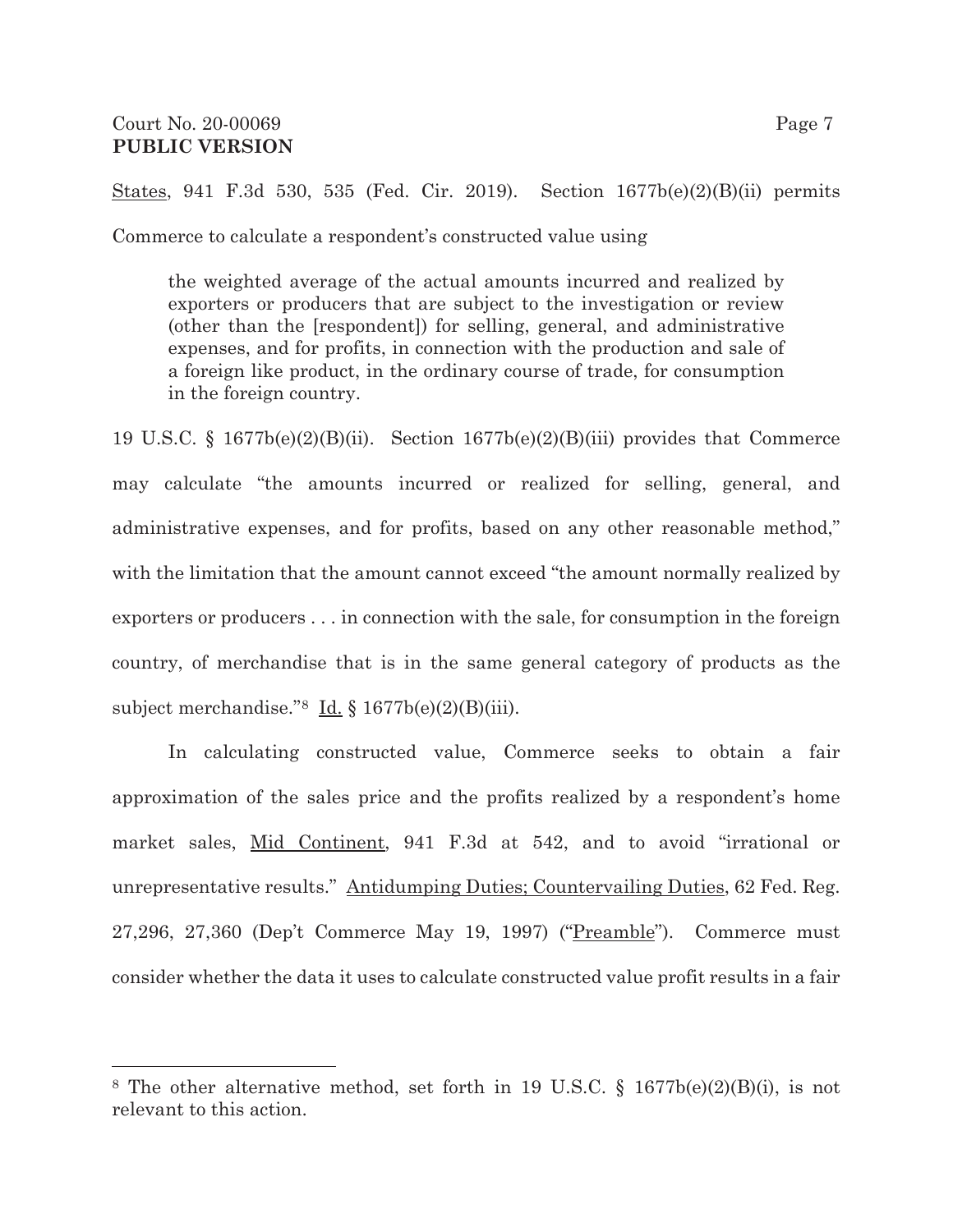comparison between normal value and export price. <u>See Husteel Co. v. United States</u>, 39 CIT <sub>\_\_</sub>, \_\_, 98 F. Supp. 3d 1315, 1349 (2015), <u>aff<sup>'</sup>d</u>, 710 F. App'x 890, 891 (Fed. Cir. 2018). Commerce's calculation must be supported by substantial evidence, which is "such evidence that a reasonable mind might accept as adequate to support a conclusion." Changzhou Trina Solar Energy Co. v. United States, 975 F.3d 1318, 1326 (Fed. Cir. 2020) (internal quotation marks removed).

Here, Commerce uses Corey's in-scope home market sales that were made in ordinary course of trade to calculate BSM's constructed value profit. Final Decision Memo at 47. Commerce defines in-scope sales as projects that were both contracted for and completed within the POI. Id. at 5–8. Commerce further explains that it includes Corey's home market sales data "for projects with a contract or purchase order date and completion date during the POI." Id. at 11. Commerce's decision to use Corey's home market sales data is unsupported by substantial evidence because Commerce (1) does not adequately address whether the sale that BSM challenges was contracted for during the POI; and (2) relies on Corey's home market sales data without sufficiently explaining its reasoning.<sup>9</sup>

Commerce's determination that Corey's sale that BSM now challenges was inscope is not supported by substantial evidence because Commerce does not sufficiently address how a project could be assigned a project number in Corey's

<sup>9</sup> BSM argues that its home market data should be used pursuant to Section 1677b(e)(2)(B)(iii). Pl. Br. at 24.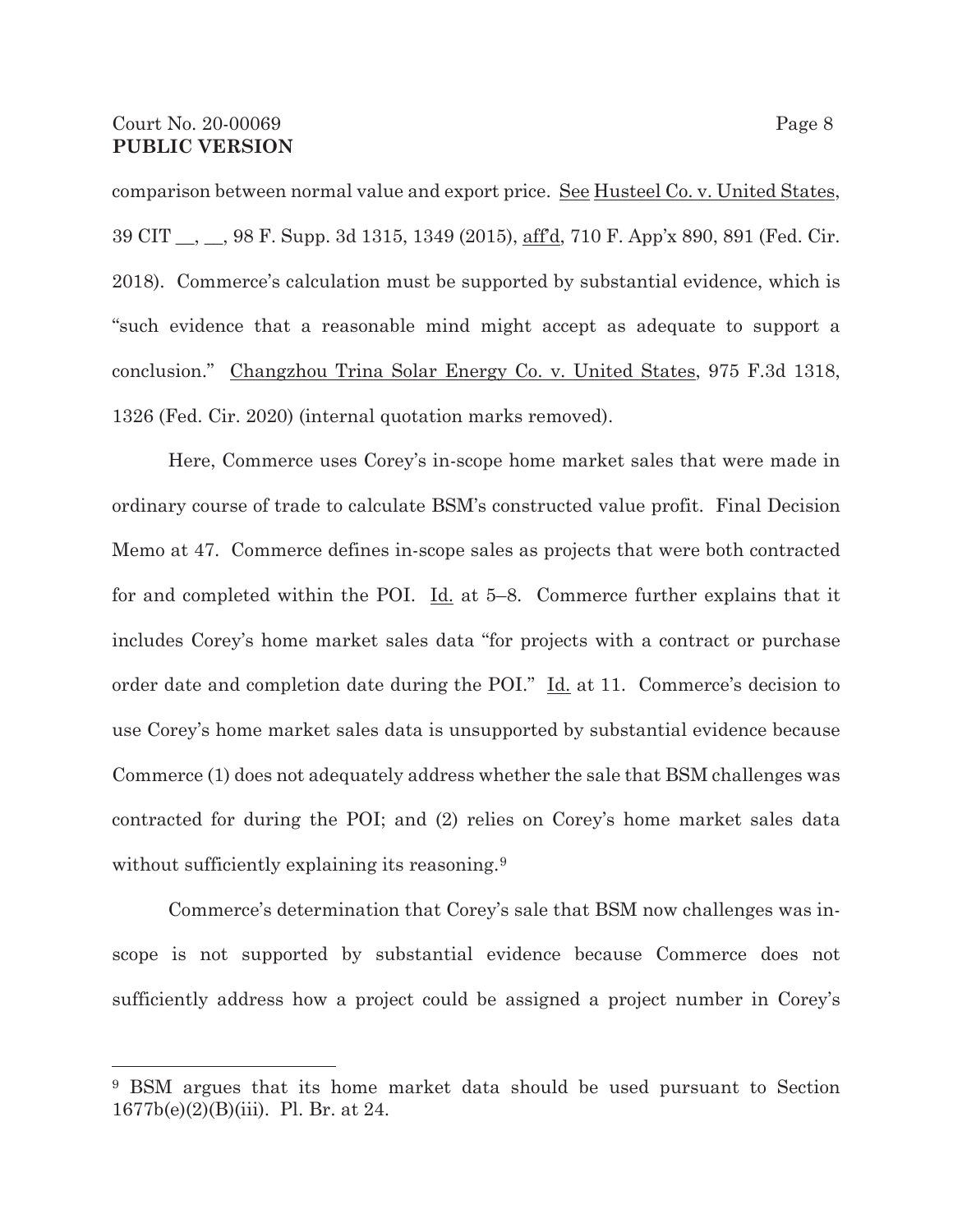accounting system outside the POI and still be in-scope. <u>See id.</u> at 10–11; Proprietary Info. in the Final Determination of the [ADD] Investigation of Certain [FSS] from Mexico: [Corey], Note 2, PD 671, CD 540, A-201-850, Bar Codes 3937089-01, 3937088- 01 (Jan. 30, 2020) ("Corey Final BPI Memo"). Corey's project numbering system creates a project number when a bid is accepted. [Corey's] Section D Questionnaire Resp., 10, PD 337, CD 146, A-201-850, Bar Codes 3843383-01, 3843362-01 (June 4, 2019) ("Corey Sec. D Resp.") ("projects are coded using the year of the accepted bid along with . . . a sequential number tracking the number of projects"). Commerce concludes that the date a bid is accepted is not necessarily the date a project is contracted, which, in addition to being completed within the POI, is the relevant criterion for a project being in-scope. Corey Final BPI Memo at Note 2; [Corey's] Cost Verification Exhibits, CVE-13, CD 505–06, Bar Codes 3898903-13–14 (Oct. 10, 2019) ("Corey Cost Verification Exhibits"); see also Final Decision Memo at 6–8. Commerce finds that the project is in-scope because although the bid was accepted in 2017, the contract for the project was not concluded until 2018. Corey Final BPI Memo at Note 2. In support of its conclusion, Commerce relies solely on two purchase orders that Corey submitted for the project, both of which are from the POI.<sup>10</sup> Id.

<sup>10</sup> The court rejects BSM's argument that the sale is out of scope because the  $\begin{bmatrix} \begin{bmatrix} \end{bmatrix}$  was labelled a  $\begin{bmatrix} \end{bmatrix}$ . Pl. Br. at 12–13. The  $\begin{bmatrix} \end{bmatrix}$  purchase orders on the record for the project are dated [[ ]]. Corey Final BPI Memo at Note 2; Verification of Sales Resp. of [Corey], 27, PD 629,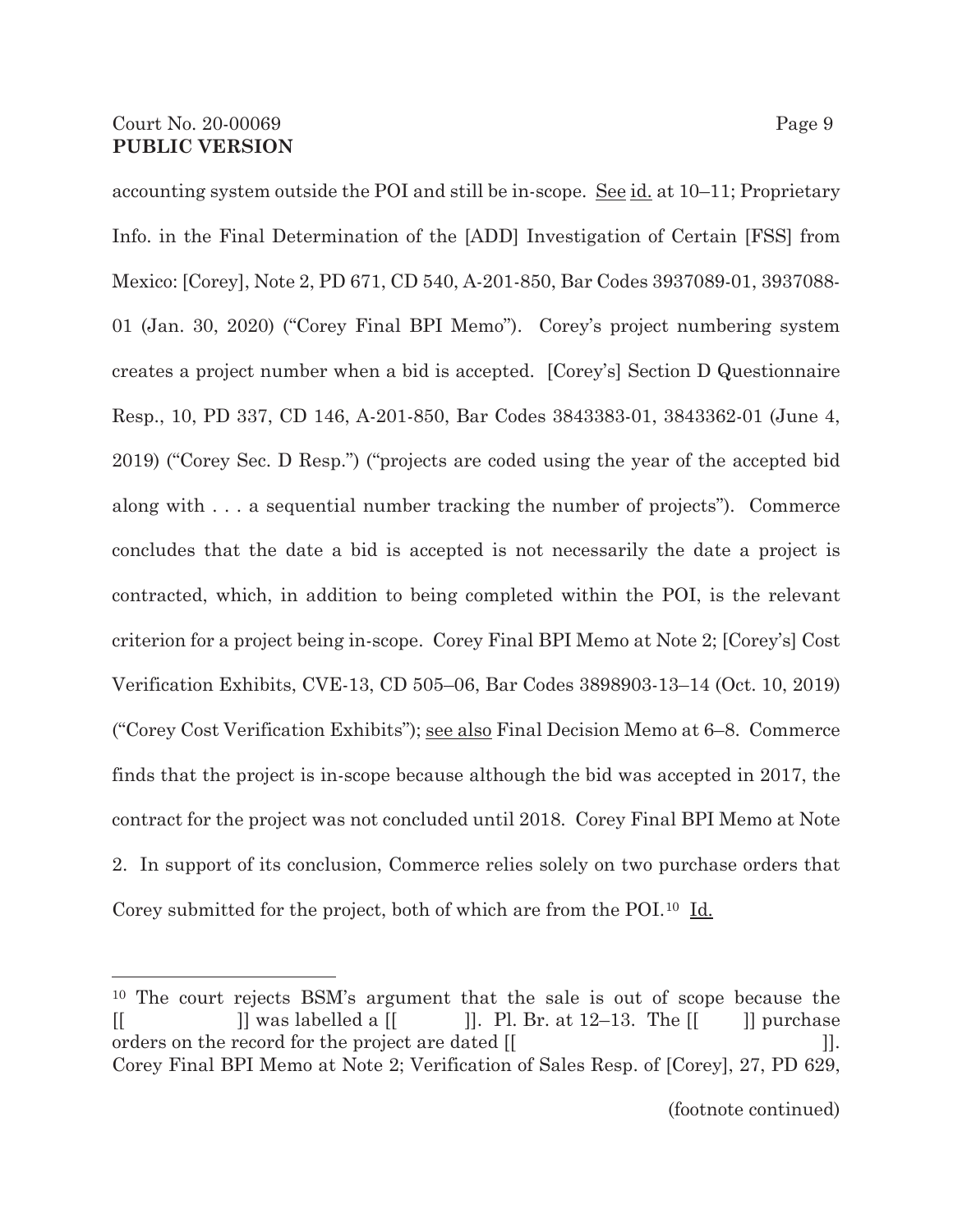However, Corey explains that there are only three ways a bid is accepted: (1) "a contract is signed"; (2) "the customer signs a final budget proposal issued by Corey"; or (3) "the customer issues a purchase order to Corey." [Corey's] Section A Questionnaire Resp., A-26, PD 272, CD 81, A-201-850, Bar Codes 3828561-01, 3828472-01 (May 1, 2019) ("Corey Sec. A Resp."). Thus, the three ways Corey accepts bids all appear to be forms of contracts: Either a formal contract, a signed proposal, or a purchase order (which Commerce treats as a contract). Given Commerce's statement that it considers projects with "a contract or purchase order date" during the POI to be in-scope, Commerce does not satisfactorily explain why the challenged sale is in scope when it appears that a contract was entered into in  $2017<sup>11</sup>$  See Final

CD 512, A-201-850, Bar Codes 3908072-01, 3908070-01 (Nov. 6,2019) ("Corey Sales Verification Memo") (citing [Corey's] Sales Verification Exhibits, SV-24, CD 483, Bar Code 3897091-26 (Oct. 4, 2019) ("Corey Sales Verification Exhibits")). There is no evidence that any prior purchase order exists, and Corey certified that the [[ ]] for the project is the  $\lfloor \lfloor \frac{1}{2} \rfloor$  [ ]]. Corey Sales Verification Memo at 27; Corey Sales Verification Exhibits at SV-24. Moreover, any alleged prior purchase order could have been issued between [[  $\qquad$  ]]. 11 Likewise, AISC's reliance on Corey's Supplemental Section A Response is misplaced and its argument is unpersuasive. See AISC Br. at  $11-12$  (citing [Corey's] Supplemental Section A Questionnaire Resp., 3–4, PD 327, CD 136, A-201-850, Bar Codes 3838349-01, 3838344-01 (May 22, 2019) ("Corey Supp. Sec. A Resp."). AISC asserts that another of Corey's projects supports the contention that acceptance of a bid does not necessarily entail a contract. AISC Br. at 11–12. In that project, Corey states that the customer  $\begin{bmatrix} \end{bmatrix}$ , but that the customer did not authorize Corey to place mill orders until October 2014, and that the parties did not finalize formal contracts until  $\begin{bmatrix} \end{bmatrix}$ . Corey Supp. Sec. A Resp. at 3. Corey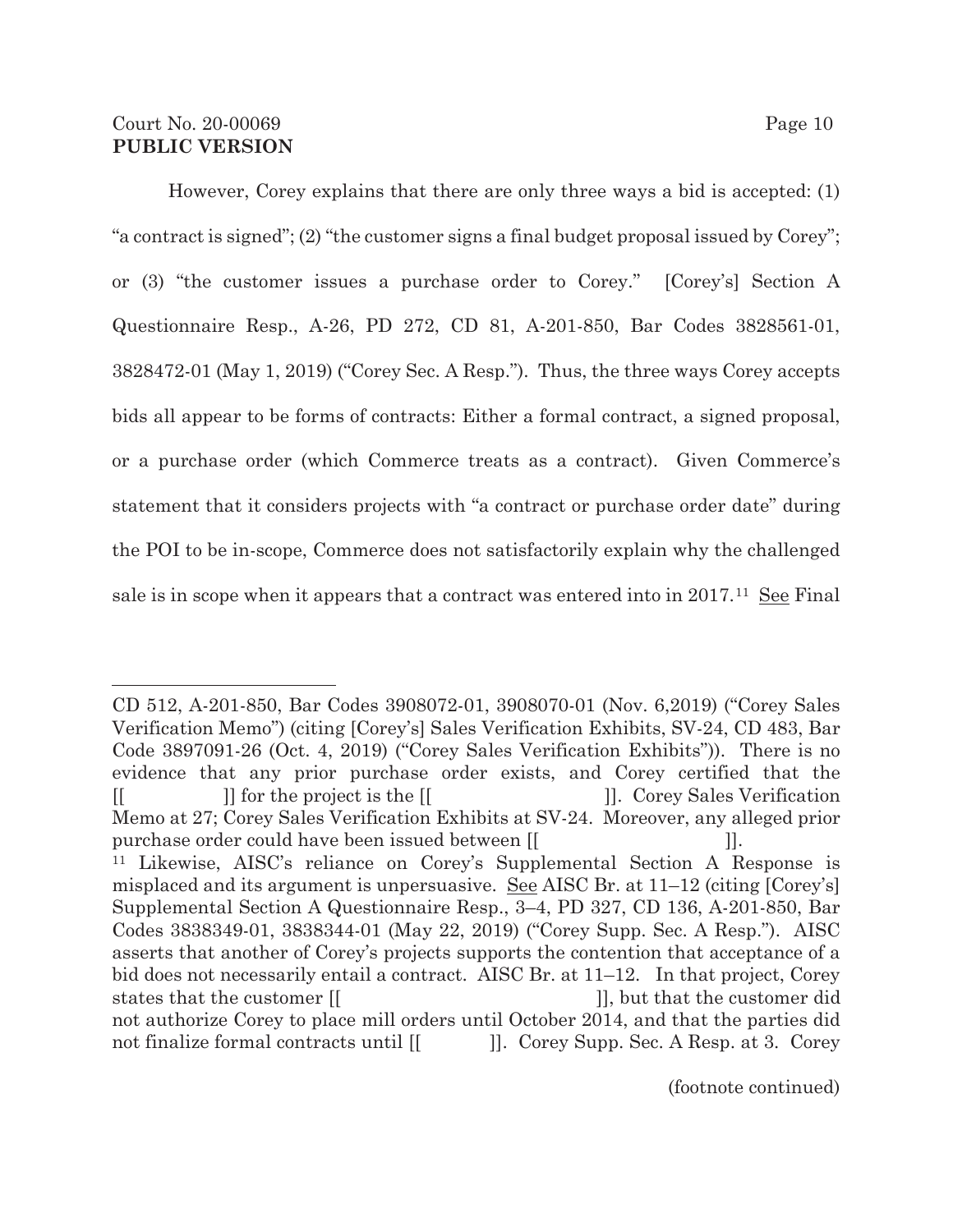Decision Memo at 11, 47–48. Even accepting Commerce's conclusion that the purchase orders for the project were issued during the POI, the bid was accepted some time in 2017. Commerce's reliance on the purchase orders ignores record evidence that Corey treats a bid as accepted when a contract is formed.12 Therefore the court

provides no information regarding when the bid was considered accepted. Corey states that the relevant date of sale (which AISC claims is the "acceptance" date) was when Corey "began incurring expenses for [the] project." Id. at 4; see also AISC Br. at 12. AISC's example is inapposite. Here, Commerce does not find that the bid was accepted through performance and specifically finds that Corey did not begin production on or record costs for the challenged sale prior to the POI. Final Decision Memo at 48 (determining amounts that appeared to be booked in 2017 were applied to the challenged sale in error, and amounts booked in 2019 represented returns to the warehouse); Verification of Cost Resp. of [Corey], 17, PD 627, CD 511, A-201-850, Bar Codes 3907204-01, 3907165-01 (Dep't Commerce Nov. 4, 2019) ("Corey Cost Verification Memo"). Thus, Corey used different criteria to treat the bid for the challenged sale as accepted. On remand, if Commerce continues to rely on Corey's challenged sale, Commerce must explain how Corey could assign a project number without a contract and without commencing work.

<sup>12</sup> However, Commerce reasonably finds that the challenged sale was made within the ordinary course of trade. See Final Decision Memo at 49. The ordinary course of trade means "the conditions and practices which, for a reasonable time prior to the exportation of the subject merchandise, have been normal in the trade under consideration with respect to merchandise of the same class or kind." 19 U.S.C. § 1677(15). Sales made outside the ordinary course trade include "merchandise sold at aberrational prices or with abnormally high profits." 19 C.F.R. § 351.102(b)(35). Commerce determines that the Corey's  $\begin{bmatrix} \cdot \\ \cdot \end{bmatrix}$  profit is "within the range" of profits realized by other Mexican producers in their home market sales. Final Decision Memo at 49. Specifically, Commerce cites Mexican producer Ternium's average profit rate of 20.25%. Id. (citing Case Brief of BSM, 19, PD 642, CD 524, A-201-850, Bar Codes 3912338-01, 3912336-01 (Nov. 19, 2019); Submission of New Factual Info., Attachment 3, PD 494, A-201-850, Bar Code 3874205-07 (Aug. 5, 2019)). Although BSM argues that Ternium's average profits are "barely [[ ]]" of Corey's profits on the sale in question, and therefore are not "within the range" of Corey's profits, an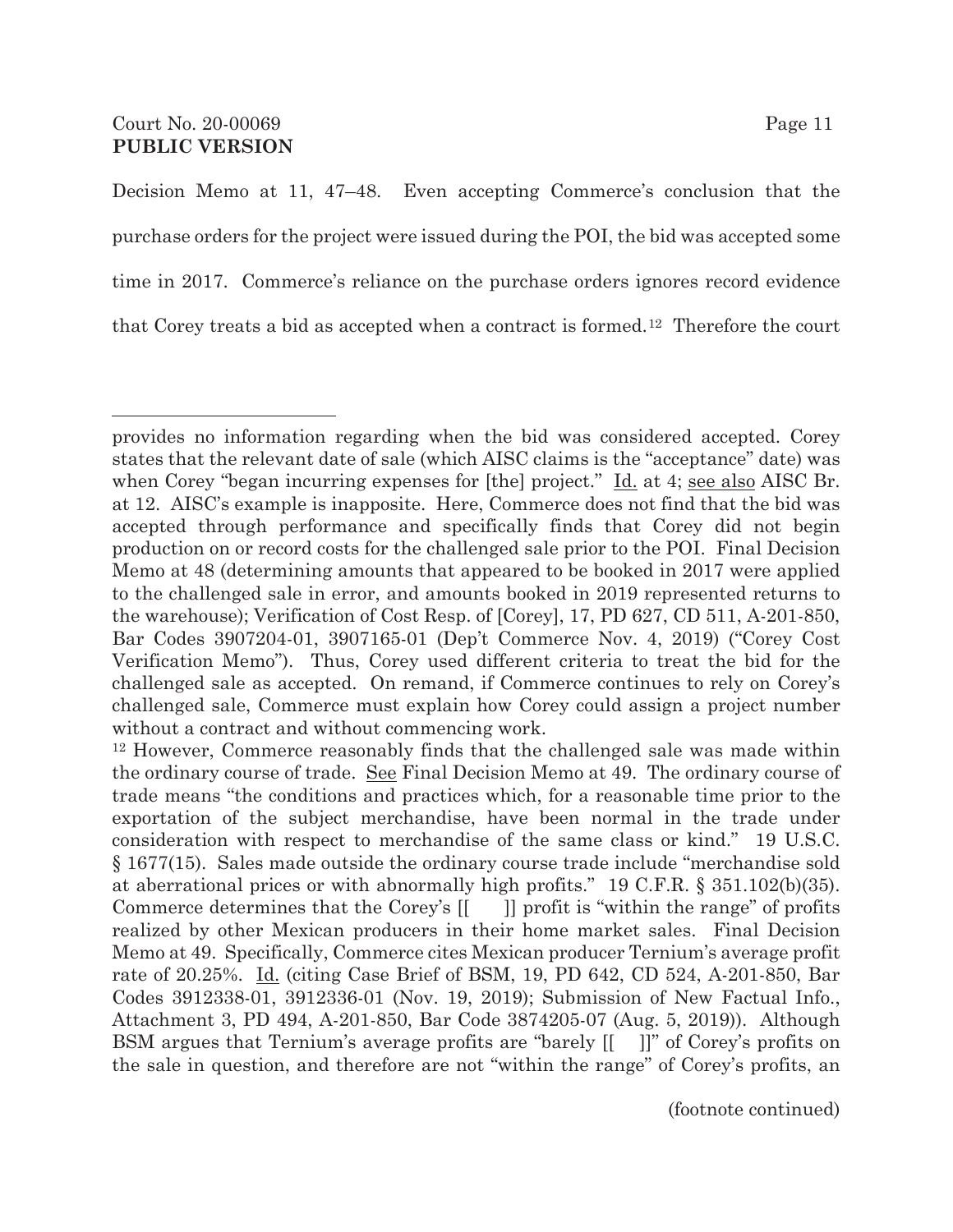## Court No. 20-00069 Page 12 **PUBLIC VERSION**

 $\overline{a}$ 

must remand Commerce's determination that the challenged sale was contracted for in 2018, and in scope, for reconsideration or further explanation.

However, the court sustains Commerce's choice to disregard a Mexican subsidy program in its calculation of BSM's constructed value profit rate.<sup>13</sup> Id. at 49–50. Commerce must determine, based on record evidence, whether an exporter's home market sales benefitted from the export subsidy program. Here, Commerce finds that there is "no evidence to support BSM's assertion that Corey's [home market] profitability is distorted by the receipt of a countervailable export subsidy." Id. at 49. In coming to that conclusion, Commerce relies on "the revenue and cost data specific to each of Corey's [home market] sales," not Corey's financial statements. Id. BSM essentially argues that Commerce should apply a presumption of subsidy use. Pl. Br. at 20–21; see also Oral Arg., 22:43, Jan. 6, 2022, see ECF No. 85 ("Oral Arg.")

average of 20.25% profit implies individual sales of greater than 20.25%. See Pl. Br. at 18–19. Even assuming none of Ternium's individual sales generated a profit equal to or greater than Corey's sale, it is not unreasonable to conclude, as Commerce does, that even a profit rate that is higher than that of other comparable sales can fall short of "abnormally high profits." 19 C.F.R. § 351.102(b)(35). Moreover, BSM itself reported a home market sale of more than  $\begin{bmatrix} \cdot & \cdot \\ \cdot & \cdot \end{bmatrix}$  the profit rate of the Corey sale in question. AISC Br. at 17; see also Pl. Reply at 4. BSM's second contention—that the Corey sale was not made in the ordinary course of trade because it was contracted for and completed within one year—must also be rejected. Given Commerce's obligation to calculate a representative constructed value that fairly approximates BSM's sales price and profits for its home market sales "at a time reasonably corresponding," 19 U.S.C. § 1677(a)(1)(A), to BSM's export sales, it would be absurd to discard Corey's home market sales that meet the criteria for in-scope export sales.

<sup>&</sup>lt;sup>13</sup> The subsidy in question is an export subsidy pursuant to which Mexican producers are permitted to import certain materials duty free if those materials are used in the production of goods that are subsequently exported. See Pl. Br. at 20–21.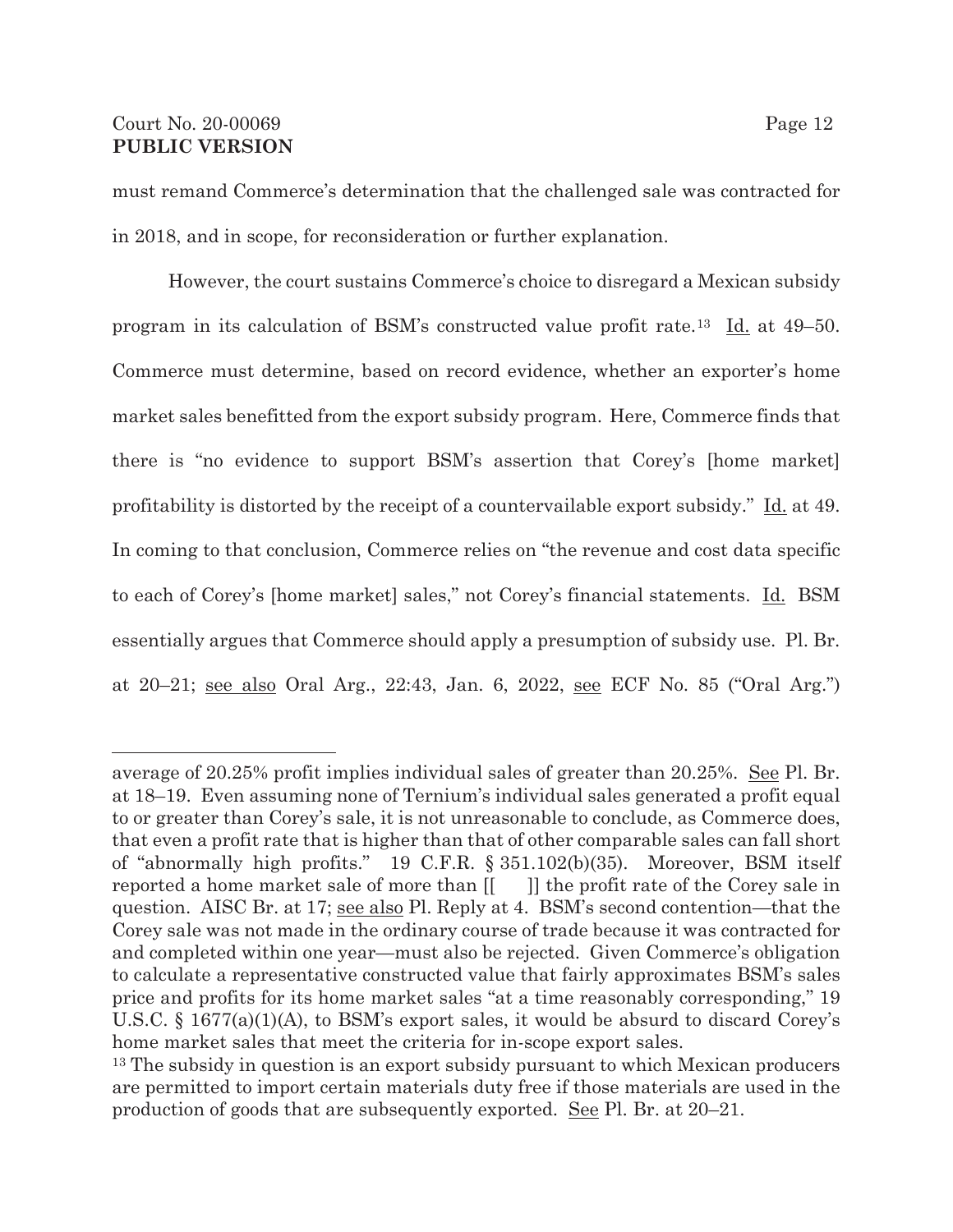(conceding that there is no clear-cut proof that Corey's home market sales benefitted from the export subsidies).14 Commerce reasonably finds that there was no evidence to support the conclusion that Corey's home market sales were distorted by the export subsidies it received. Indeed, BSM does not point to any evidence that Corey used materials that it imported duty free in FSS that Corey sold in Mexico.15

<sup>14</sup> In the CVD context, Commerce presumes that export subsidies will also benefit home market sales unless the foreign government has an adequate system in place to track the raw materials and make sure they are only used in the production of exported goods. 19 C.F.R.  $\S$  351.519(a)(4). In the related CVD investigation, Commerce concluded that Mexico did not have an adequate tracking system in place, so Commerce presumed that Corey's home market sales also benefitted from the export subsidies. Certain [FSS] from Mexico, 84 Fed. Reg. 33,227 (Dep't Commerce July 12, 2019) (Prelim. Affirmative [CVD] Determination, and Alignment of Final Determination with Final [ADD] Determination), and corresponding Preliminary Decision Memo., 17, C-201-851, Bar Code 3857684-01 (July 8, 2019).

<sup>15</sup> Although BSM argues that it is Commerce's burden to analyze the data on the record, BSM offers no other reasonable alternative interpretation of the data. Oral Arg. at 32:35. At argument, BSM cited four record documents that it contends Commerce should have analyzed to find Corey's home market sales benefitted from a countervailable export subsidy. Oral Arg. at 19:00–22:30 (citing Corey Sec. D Resp., Ex. D-27, CD 155, A-201-850, Bar Code 3843362-10; [Corey's] First Supp. Section D Resp., Ex. SD-28, CD 324, A-201-850, Bar Code 3870922-18 (July 30, 2019) ("Corey 1st Supp. Sec. D Resp."); Corey Cost Verification Exhibits at CVE-5, CVE-7). These documents reflect, inter alia, line item costs related to Corey's home market sales, including taxes and duties paid. See Corey Sec. D Resp. at Ex. D-27; Corey 1st Supp. Sec. D Resp. at Ex. SD-28; Corey Cost Verification at Ex. CVE-5, CVE-7. BSM does not provide any analysis as to why those inputs reflected lower costs than would be expected had Corey paid import duties on such inputs or why BSM believes that the taxes and duties Corey reported paying were too low. Commerce is not obligated to make any presumption that Corey's home market sales benefitted from the export subsidies in the ADD context, and therefore it is reasonable to conclude, in the absence of any evidence to the contrary, that Corey's home market sales did not benefit from a subsidy that explicitly applies to export sales.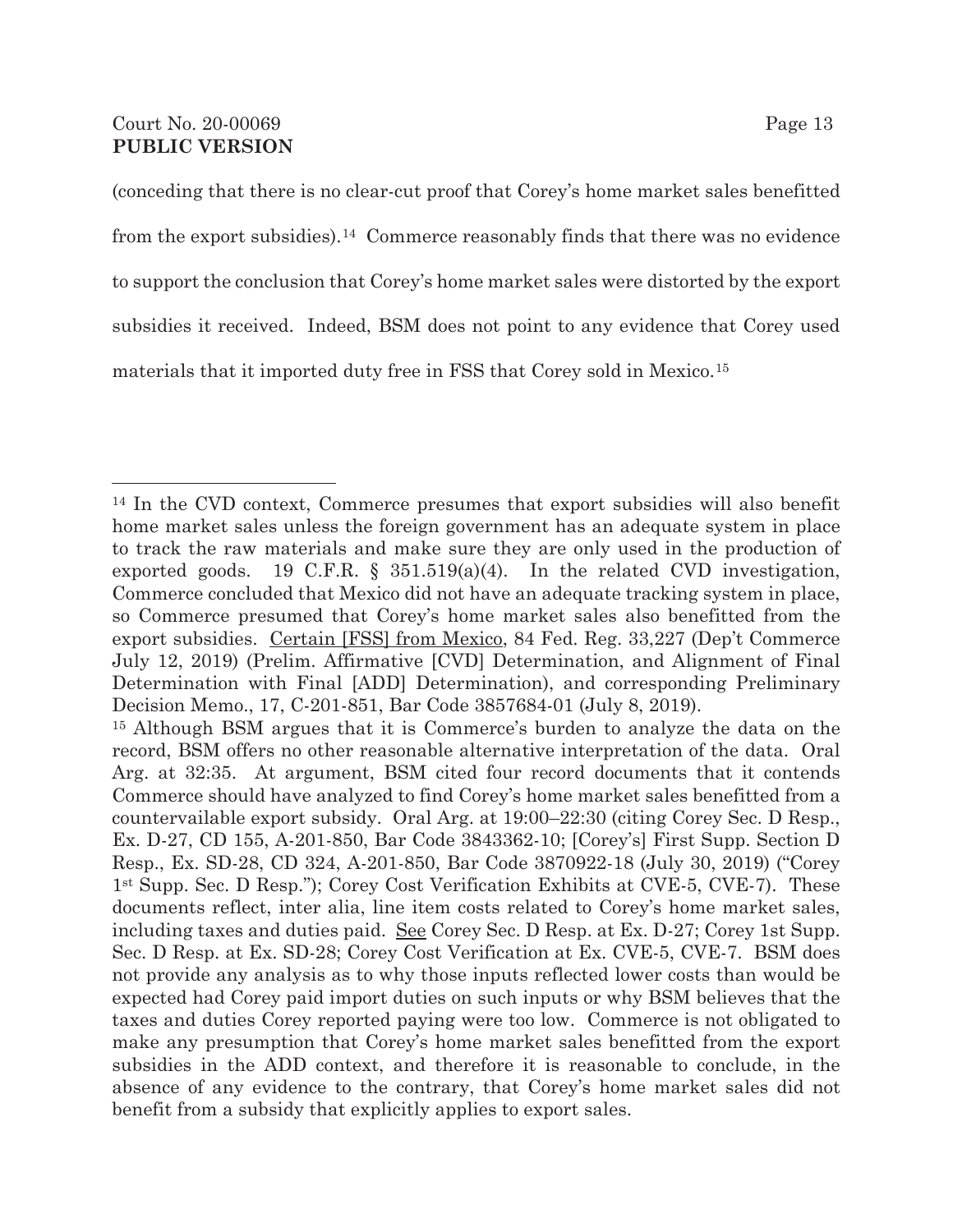## Court No. 20-00069 Page 14 **PUBLIC VERSION**

 $\overline{a}$ 

The court also remands Commerce's decision to use Corey's home market sales data to calculate BSM's constructed value profit because Commerce rejects BSM's home market data for insufficient volume but relies on Corey's indisputably fewer home market sales. Commerce determines that the preferred method is not available because BSM's home market sales constituted less than five percent of BSM's U.S. sales.16 Final Decision Memo at 50. Having determined not to use the preferred method, Commerce chooses to use Corey's home market sales data pursuant to 19 U.S.C. § 1677b(e)(2)(B)(ii). Id. Although there is no hierarchy among the three alternative methods, Commerce's decision to use Corey's data must be supported by substantial evidence. Mid Continent, 941 F.3d at 535, 537.

 Commerce's sole explanation for rejecting BSM's home market data is that BSM did not have a sufficient volume of home market sales in comparison with BSM's U.S. sales. Final Decision Memo at 50. Having rejected BSM's data for insufficient

<sup>&</sup>lt;sup>16</sup> Commerce borrows the viability standard from 19 U.S.C. §§ 1677b(a)(1)(B)(ii) and  $(C)(ii)$ , which apply when Commerce calculates normal value under § 1677b(a)(1), not when Commerce bases normal value on constructed value pursuant to § 1677b(e). However, BSM does not contest Commerce's use of the viability standard to exclude the preferred method of calculating constructive value. Pl. Br. at 22. Therefore, the court does not analyze whether Commerce's explanation for not using the preferred method is supported by substantial evidence or otherwise in accordance with law. See Mid Continent, 941 F.3d at 538 ("we do not think the five percent standard applies [in the context of calculating constructed value]"); see also Uruguay Round Agreements Act, Statement of Administrative Action, H.R. Doc. No. 103-316, vol. I, at 840 (1994), reprinted in 1994 U.S.C.C.A.N. 4040, 4175 (alternatives to the preferred method should only be used when the preferred method is unavailable "either because there are no home market sales of the foreign like product or because all such sales are at below-cost prices").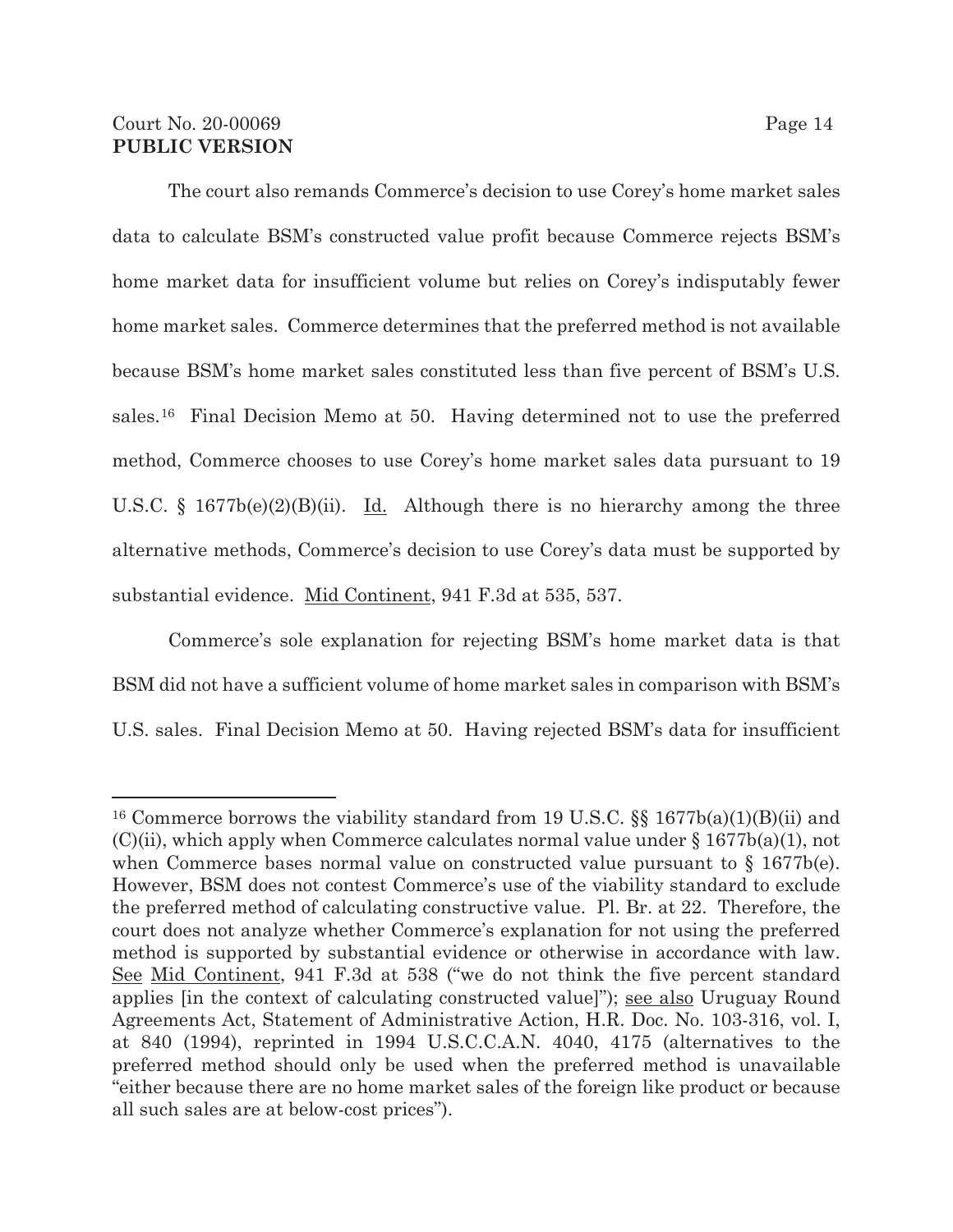## Court No. 20-00069 Page 15 **PUBLIC VERSION**

 $\overline{a}$ 

volume, Commerce chooses Corey's data which consists of indisputably fewer sales.17 Id.; see also Pl. Br. at 24; Def. Br. at 12. Even though Corey's sales meet the viability standard as they make up more than five percent of Corey's U.S. sales, without further explanation, it is unclear why it is reasonable for Commerce to conclude that Corey's home market sales are representative of the Mexican market.18

Moreover, BSM points to several other factors that call into question the reasonableness of Commerce's decision to rely on Corey's data. Corey's business model is to produce FSS for a small number of large projects each year, while BSM produces FSS for pre-engineered metal building systems ("PEMBS"), which are typically smaller projects, and as such, BSM produces FSS for thousands of projects per year. Pl. Br. at 23. Corey also offers services such as design and erection that are ancillary to the production and sale of FSS, while BSM does not. Id. These differences between Corey's and BSM's businesses detract from the reasonableness of using Corey's home market data and must be addressed by Commerce. See Husteel, 98 F. Supp. 3d at 1349. Finally, although Commerce reasonably concludes

<sup>17</sup> BSM reported [[ ]] profitable home market sales contracted and completed during the POI, while Commerce calculates BSM's constructed value based on  $\begin{bmatrix} \begin{bmatrix} \end{bmatrix} \end{bmatrix}$ reported by Corey. Pl. Br. at 24; Def. Br. at 12; Corey CV Calc. Memo at Attach. 2. 18 Although Commerce states that the Court of Appeals "upheld Commerce's practice not to calculate [constructed value] profit based on sales from a non-viable market," Final Decision Memo at 51 (citing Mid Continent, 941 F.3d at 539), in that case the Court of Appeals held only that Commerce was permitted to make a "practical, function-based" determination of when home market data is "available" for the purposes of 19 U.S.C. § 1677b(e)(2)(A), including taking volume of sales into account. Mid Continent, 941 F.3d at 538–40.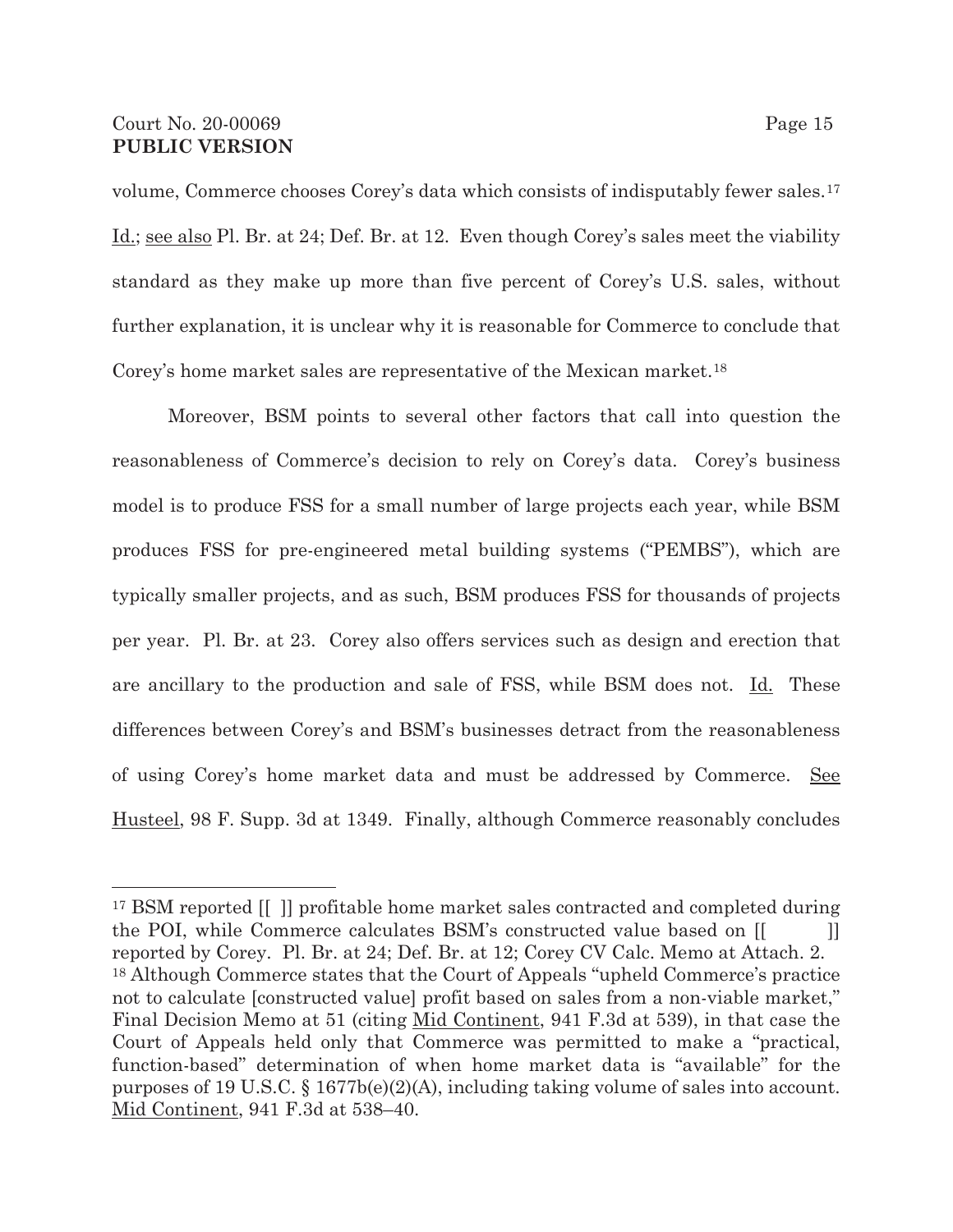### Court No. 20-00069 Page 16 **PUBLIC VERSION**

that Corey's home market sales were made within the ordinary course of trade, the fact that Corey's home market profits were higher than any other Mexican producer on the record also factors into the representativeness of Corey's data. See Pl. Br. at 23–24.

Commerce asserts that the statute does not obligate Commerce to analyze Corey's operations in comparison to BSM's, Final Decision Memo at 50; however, this assertion ignores Commerce's interpretation of its own regulations, which require Commerce to avoid "unrepresentative" results. Preamble, 62 Fed. Reg. at 27,360. Commerce may not simply ignore the record evidence highlighted by BSM that detracts from Commerce's conclusion that Corey's home market data provides a reasonable surrogate to use for BSM's constructed value.

### **II. Adverse Facts Available**

Commerce uses facts available with an adverse inference with respect to one of BSM's projects that BSM did not report during Commerce's investigation. Final Decision Memo at 54–55. When Commerce is missing information necessary to make an ADD determination, it must use facts otherwise available to fill the gap in the record created by the missing information. <u>See</u> 19 U.S.C. § 1677e(a); Nippon Steel Corp. v. United States, 337 F.3d 1373, 1380–81 (Fed. Cir. 2003). If a gap exists because a party failed to cooperate to the best of its ability, Commerce may use an adverse inference when selecting facts available to fill the gap. 19 U.S.C. § 1677e(b); Nippon, 337 F.3d at 1380–83.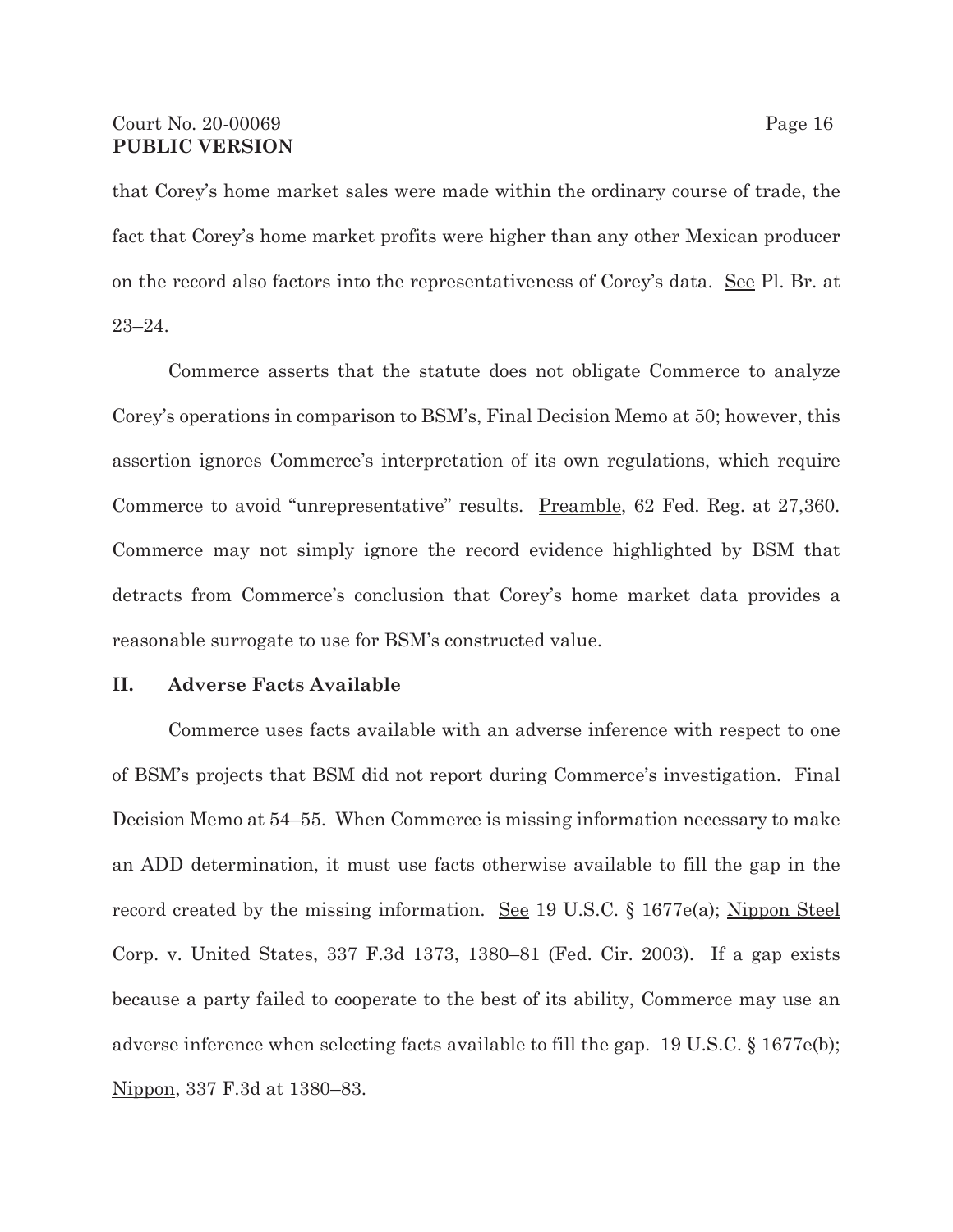### Court No. 20-00069 Page 17 **PUBLIC VERSION**

The project in question was contracted for in 2018 and consisted of multiple phases. Final Decision Memo at 54. BSM treated projects as substantially complete only after the FSS for the last phase of the project had been shipped. Section C Questionnaire Resp. of [BSM], 23, PD 343, CD 164, A-201-850, Bar Codes 3843685- 01, 3843677-01 (June 4, 2019) ("BSM Sec. C Resp."). At the end of 2018, the project at issue had two phases remaining, so BSM did not consider the project to be substantially completed during the POI and thus treated the project as out of scope. Final Decision Memo at 55; Pl. Br. at 25. However, in July 2019, after the deadline for responding to Commerce's inquiries regarding in-scope projects had passed, BSM's client canceled the last two phases of the project. Pl. Br. at 25, 31.

Commerce finds that because the final two phases of the project were cancelled, the last phase was shipped during the POI and the project was in-scope. Final Decision Memo at 55. Thus, Commerce concludes that BSM had an obligation to submit data about the project but did not.  $\underline{\mathrm{Id}}$ . Therefore, Commerce identifies a gap in the record that it must fill with facts otherwise available. Id. at 54–55. Commerce further finds that BSM failed to cooperate to the best of its ability by not alerting Commerce of the sale. Id. at 55.

Commerce's conclusion that BSM's project was completed during the POI is not supported by substantial evidence. Commerce does not dispute that in June 2019 the project was not complete but contends that a change order in July 2019 makes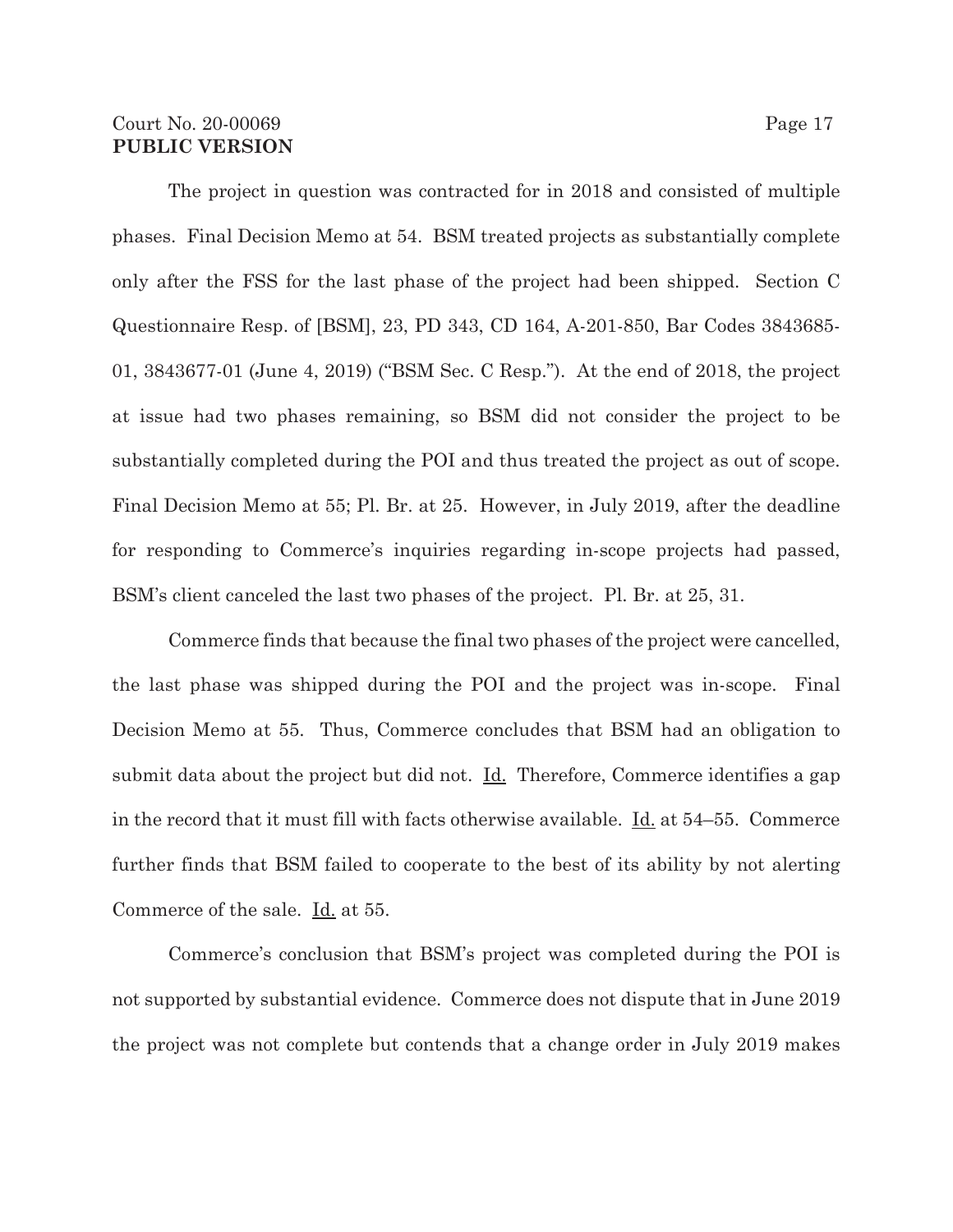the project retroactively complete in 2018. <u>Id.</u> at 54–55; Verification of [NCI]<sup>19</sup>, 23– 24, PD 625, CD 509, A-201-850, Bar Codes 3907048-01, 3907047-01 (Nov. 4, 2019) ("BSM CEP Verification Memo"); Def. Br. at 22. This conclusion is not reasonable because a project cannot be both incomplete in June 2019 and complete prior to January 1, 2019. Commerce disregards the contract modification in July 2019 and the final two phases of the project. However, Commerce may not simply ignore the evidence that the final two phases of the project remained incomplete until BSM's client cancelled them in July 2019, which is when BSM fulfilled its obligations for the project. BSM CEP Verification Memo at 23–24. The court remands Commerce's determination for reconsideration or further explanation.20

### **III. Date of Sale**

 $\overline{a}$ 

BSM challenges Commerce's decision to use the date of the purchase order or sales order acknowledgement as the date of sale for the purposes of converting foreign currency into U.S. dollars. Pl. Br. at 35. Commerce's regulations provide that it will normally use the invoice date as the date of sale unless Commerce is satisfied that

<sup>19</sup> NCI refers collectively to BSM's U.S. affiliates, NCI Group, Inc. and Robertson-Ceco II Corporation.

<sup>20</sup> Given the unique facts of this case, it is likewise unclear how BSM does not meet the standard for acting to the best of its ability. See 19 U.S.C. § 1677e(b); Nippon, 337 F.3d at 1380–83. Commerce provides no explanation for applying an adverse inference other than disagreeing with BSM's conclusion regarding the need to report the sale. Final Decision Memo at 55; see also Nippon, 337 F.3d at 1383 ("An adverse inference may not be drawn merely from a failure to respond, but only under circumstances in which it is reasonable for Commerce to expect that more forthcoming responses should have been made").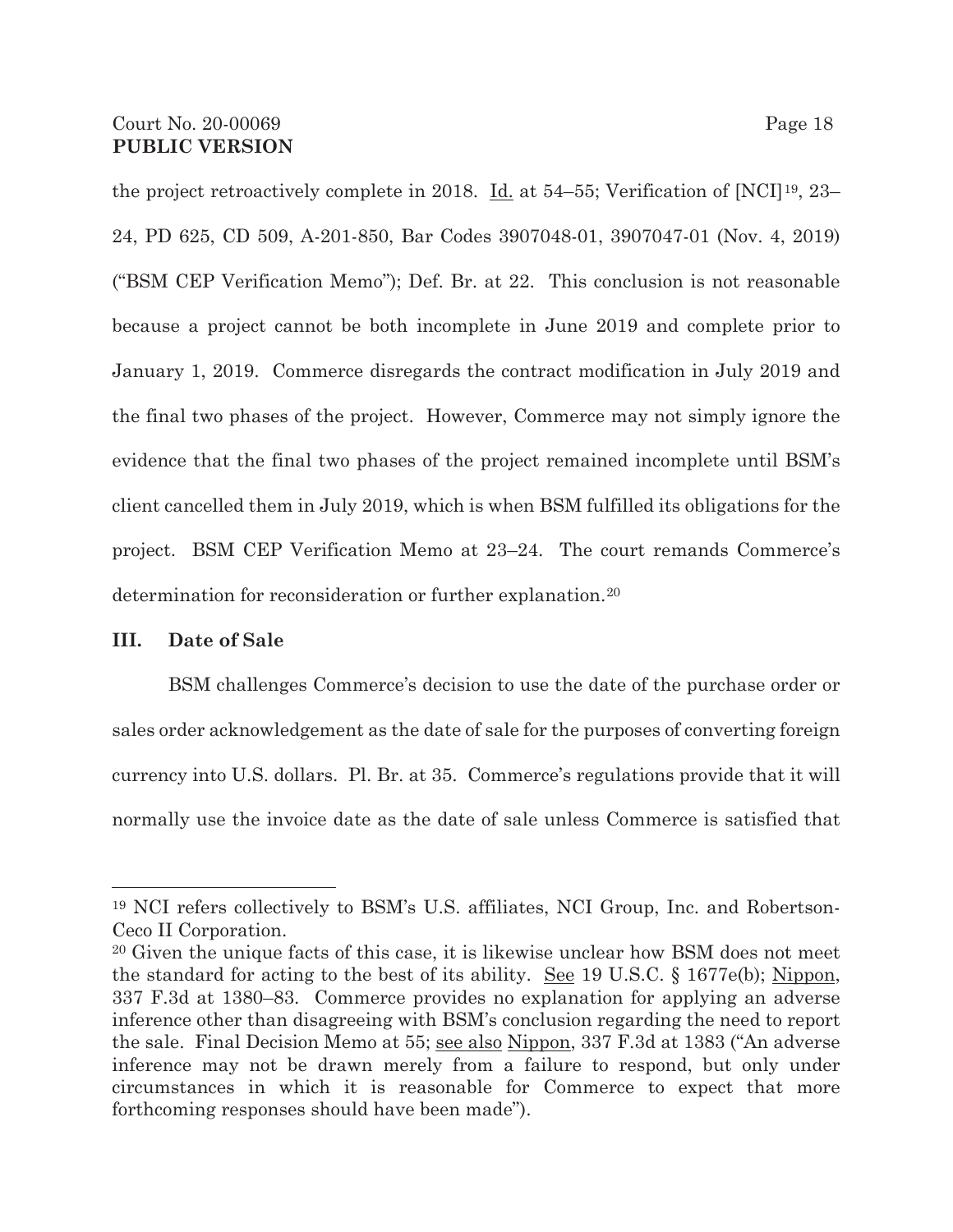the material terms of the transaction were established as of a different date. 19 C.F.R. § 351.401(i). Although Commerce does have a certain degree of discretion in choosing the date of sale, the invoice date is presumed to be the date of sale. Id.; see also Preamble, 62 Fed. Reg. at 27,349. Commerce will only use an alternative date if there is "satisfactory evidence that the material terms of sale are finally established," and that "the terms of sale must be firmly established and not merely proposed" in order to rebut the presumption of using the invoice date. Preamble, 62 Fed. Reg. at 27,349.

Here, Commerce uses the date of the purchase order or the sales order acknowledgement as the date of sale, not the invoice date. Final Decision Memo at 40. Commerce states that NCI regards the purchase orders and sales order acknowledgments as contracts.21 Id. Commerce further finds that FSS is "large custom-made merchandise," which the Preamble identifies as a situation in which Commerce might deviate from using the invoice date as the date of sale.  $\underline{\text{Id}}$ ; Preamble 62 Fed. Reg. at 27,349. Commerce contends that design changes and related price changes are "inevitable with respect to large-customized products," and that "[s]uch changes do not mean that parties did not commit themselves to material aspects of the transaction which would allow production to begin." Final Decision Memo at 41.

<sup>21</sup> FSS is "produced by BSM and sold by NCI . . . using purchase orders/sales order acknowledgments." Final Decision Memo at 40.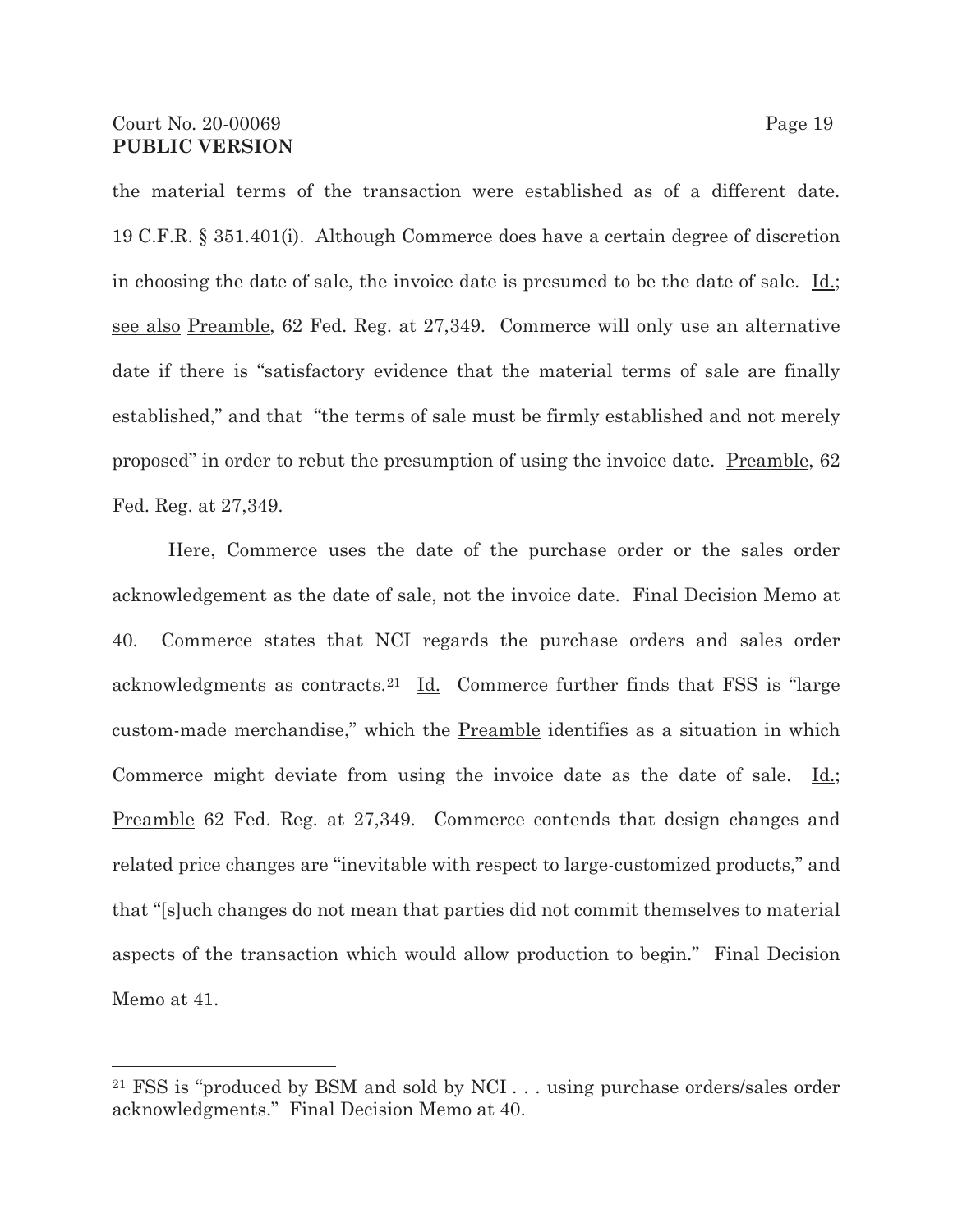### Court No. 20-00069 Page 20 **PUBLIC VERSION**

However, Commerce's regulations provide that Commerce may rebut the presumptive use of the invoice date only when Commerce is satisfied that the material terms of a transaction are established on a different date. 19 C.F.R. § 351.401(i); see also Preamble, 62 Fed. Reg. at 27,349. The material terms of a transaction are established when they are not subject to revision, not when an enforceable contract is concluded. See Preamble, 62 Fed. Reg. at 27,349 ("The existence of an enforceable sales agreement between the buyer and the seller does not alter the fact that as a practical matter, customers frequently change their minds and sellers are responsive to those changes. [Commerce] also has found that in many industries, even though a buyer and seller may initially agree on the terms of a sale, those terms remain negotiable and are not finally established until the sale is invoiced").

Here, the parties do not disagree about the meaning of Commerce's regulations, only whether the material terms of the transactions at issue are established on the purchase order or sales order acknowledgement date. Compare Pl. Br. at 35–39; with Def. Br. at 27–29; AISC Br. at 34–38. Commerce asserts that post-purchase-order changes are inevitable due to the nature of the subject merchandise. Final Decision Memo at 41 (citing Preamble, 62 Fed. Reg. at 27,349). This argument ignores the plain language of Commerce's own regulations: Commerce has discretion to use a date other than the invoice, but only when there is satisfactory evidence that such other date is when the terms of a sale are established.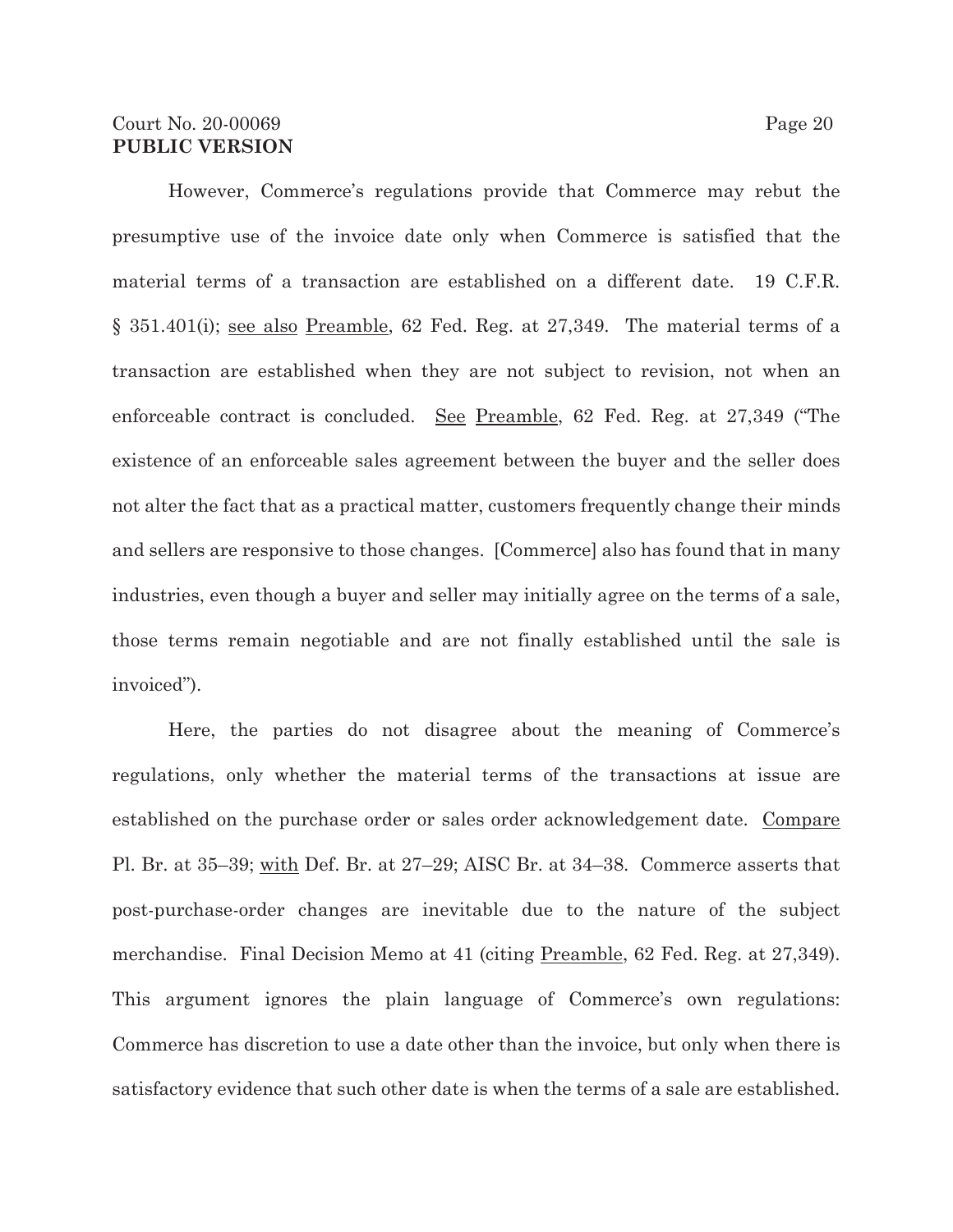19 C.F.R. § 351.401(i); see also Preamble, 62 Fed. Reg. at 27,349 (even in the case of "large custom-made merchandise . . . the terms of the sale must be firmly established"). The material terms of FSS sales frequently changed between the purchase order and invoice, and, therefore, a purchase order generally does not establish the terms of a sale.22 See, e.g., Analysis Memo. for the Final Determination in the [ADD] Investigation of Certain [FSS] from Mexico: [BSM], Attachment II, CD 534, A-201-850, Bar Code 3937072-02 (Jan. 30, 2020); BSM Sec. C Resp., Ex. C-13, CD 166, A-201-850, Bar Code 3843677-03 (June 4, 2019); BSM's CEP Verification Exhibits, CEP-VE-4, CD 429, A-201-850, Bar Code 3894918-02 (Sept. 27, 2019); see also BSM CEP Verification Memo at 14 ("Company officials explained that the scope of a project or terms of sale may change up until a project is completed"). Thus, the evidence demonstrates that material terms are not established as of the date of the purchase order or sales order acknowledgment.

Commerce's reliance on LNPP from Germany fares no better. See Final Decision Memo at 41 (citing Large Newspaper Printing Presses and Components Thereof, Whether Assembled or Unassembled, From Germany, 66 Fed. Reg. 11,557 (Dep't Commerce Feb. 26, 2001) (Final Results of [ADD] Admin. Review) ("LNPP from

<sup>22</sup> Indeed, BSM cites record evidence that post-purchase-order changes to material terms occurred in approximately [[ ]] of its transactions comprising approximately [[ ]] of BSM's sales volume. Pl. Br. at 39 (citing Resp. of [BSM] to Aug. 16, 2019 Sec. C Supplemental Questionnaire, Ex. SSC-1, CD 384, A-201-850, Bar Code 3881744-01 (Aug. 21, 2019)).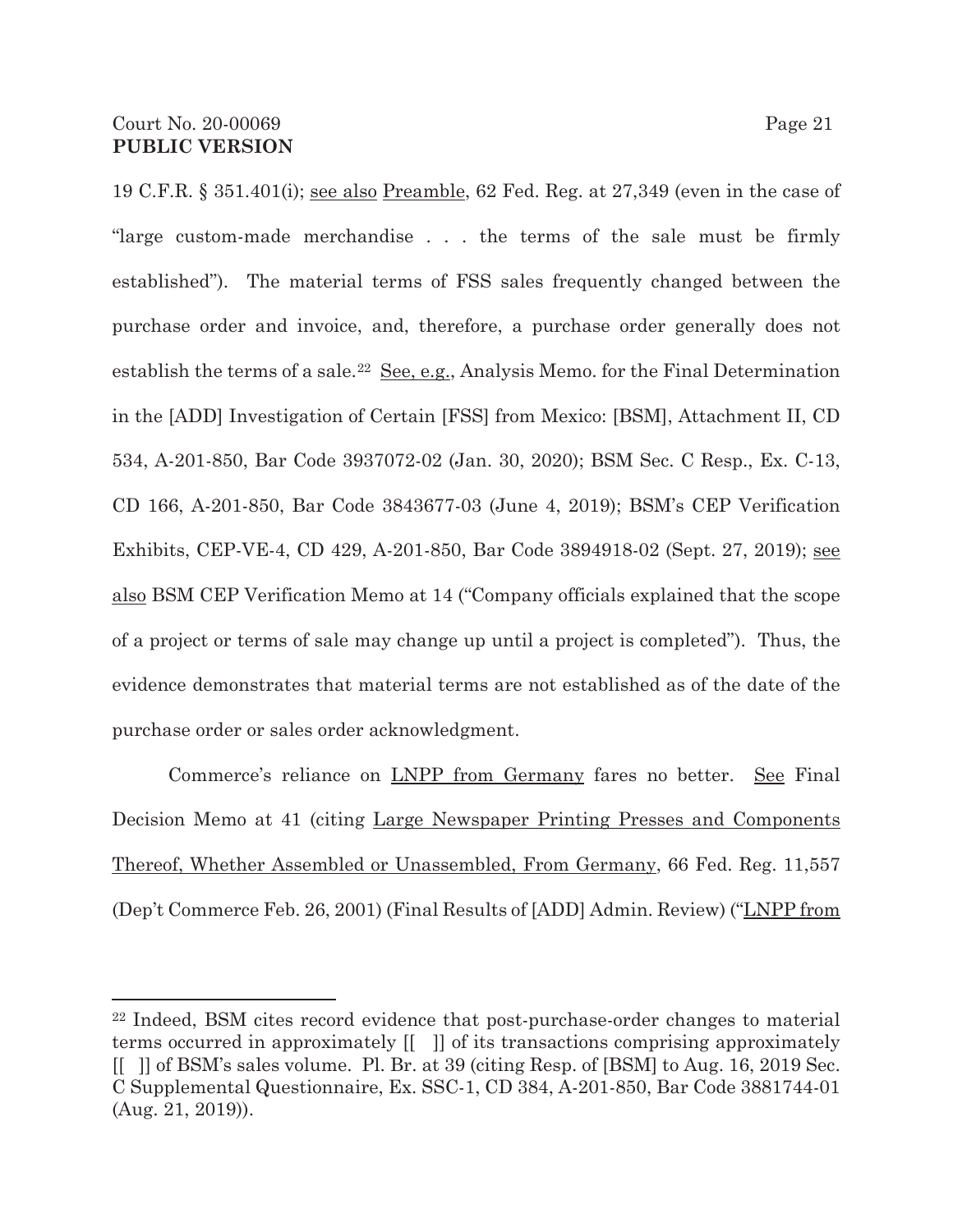Germany"), and accompanying Issues and Decision Memo ("LNPP from Germany IDM"). In that review, Commerce specifically noted that the changes at issue were "minor" changes to specifications. Final Decision Memo at 41 (citing LNPP from Germany IDM at Comment 1). Here, the changes in question, many of which could not be described as "minor," were to the material terms of the contract, including price and quantity. See Pl. Br. at 38–39. Commerce must further explain or reconsider its determination that the date of sale for purposes of currency conversion should be the date of the purchase order or sales order acknowledgement.

### **IV. Constructed Export Price**

Finally, BSM challenges two aspects of Commerce's calculation of BSM's constructed export price profit rate. First, BSM challenges Commerce's determination to calculate separate profit rates for BSM and NCI and add them together, arguing that Commerce should have relied on NCI's consolidated financial statements. Pl. Br. at 42–45. Second, BSM asserts that Commerce improperly removed expenses from NCI's Costa Rican drafting facility, which Commerce determined were properly included in BSM's indirect selling expenses under 19 U.S.C. § 1677a(d)(1). Id. at 45-47. For the following reasons, Commerce's calculation of BSM's constructed value export price is remanded.

### **A. Constructed Export Price Profit Rate Methodology**

When determining U.S. price for purposes of a less-than-fair-value investigation, Commerce either uses the "export price" or the "constructed export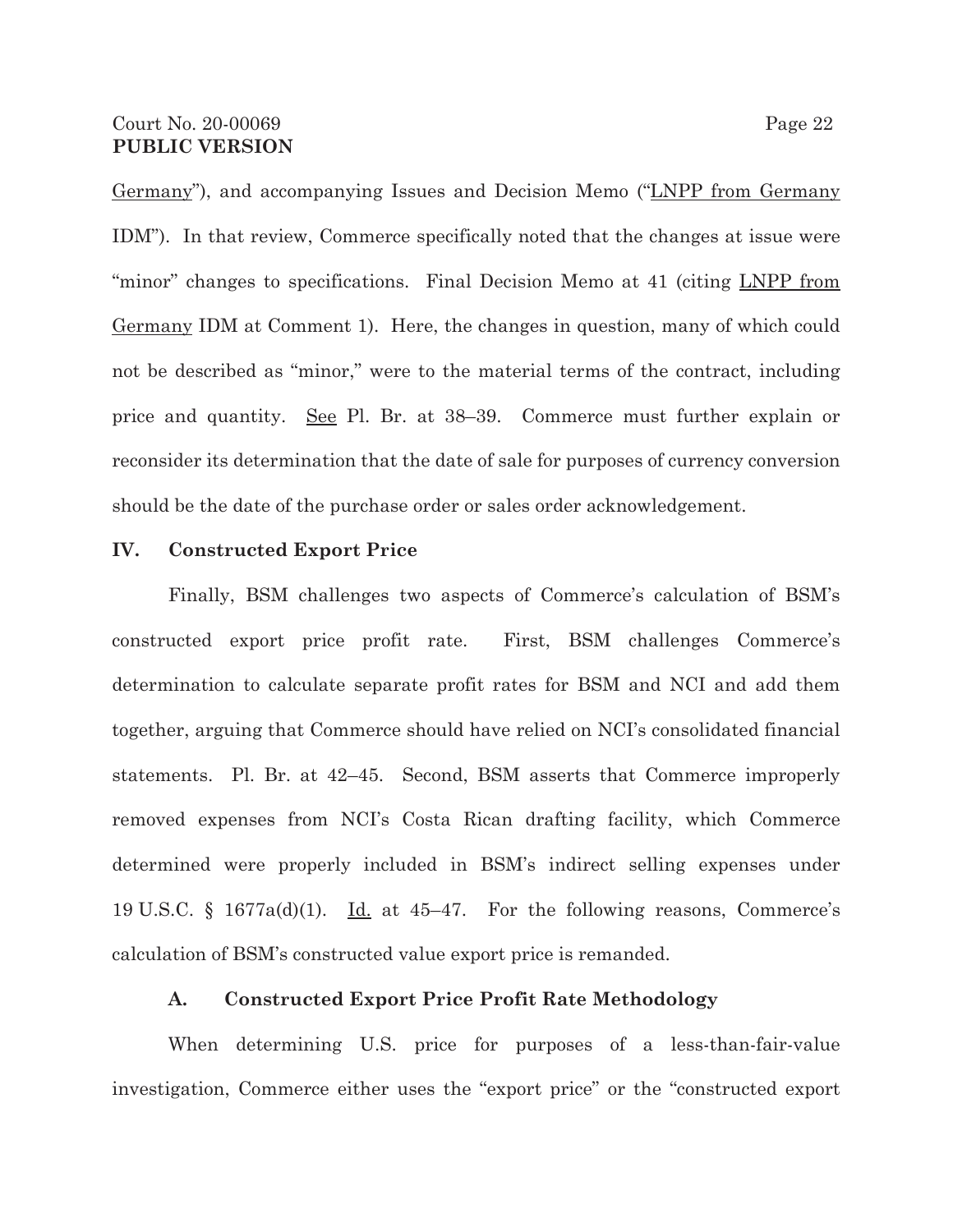price" pursuant to 19 U.S.C. §§ 1677a(a) or (b), respectively, and subject to certain adjustments set forth in subsections (c) and (d). 19 U.S.C. § 1677a. Here, Commerce calculates a constructed export price for BSM's U.S. sales because BSM's U.S. sales were made through its affiliate, NCI. Decision Memo. for the Prelim. Determination in the Less-Than-Fair-Value Investigation of Certain [FSS] from Mexico, 14, PD 566, A-201-850, Bar Code 3886770-01 (Sept. 4, 2019); see also Final Decision Memo at 11.

Commerce calculates BSM's constructed export price profit rate pursuant to 19 U.S.C. § 1677a(f)(2)(C)(iii), which provides that Commerce calculate "expenses incurred with respect to the narrowest category of merchandise sold in all countries which includes the subject merchandise." Final Decision Memo at 35; 19 U.S.C. § 1677a(f)(2)(C)(iii). Commerce calculates separate profit ratios for BSM and NCI and then adds those together to determine BSM's constructed export price profit. Final Decision Memo at 36. Commerce cites past investigations and reviews in which Commerce calculated separate rates and added them together. Id.

BSM asserts that Commerce should calculate BSM's constructed export price profit rate based on NCI's consolidated financial statements. Id. at 42–45. BSM relies on Policy Bulletin 97/1 for the proposition that it is reasonable for Commerce to use consolidated financial statements to calculate constructed export price profit rate. Id. at 42–43 (citing Import Admin. Policy Bulletin No. 97/1, Calc. of Profit for Constructed Export Price Transactions (Dep't Commerce Sept. 4, 1997) ("Policy Bulletin 97/1"). However, although it may have been reasonable for Commerce to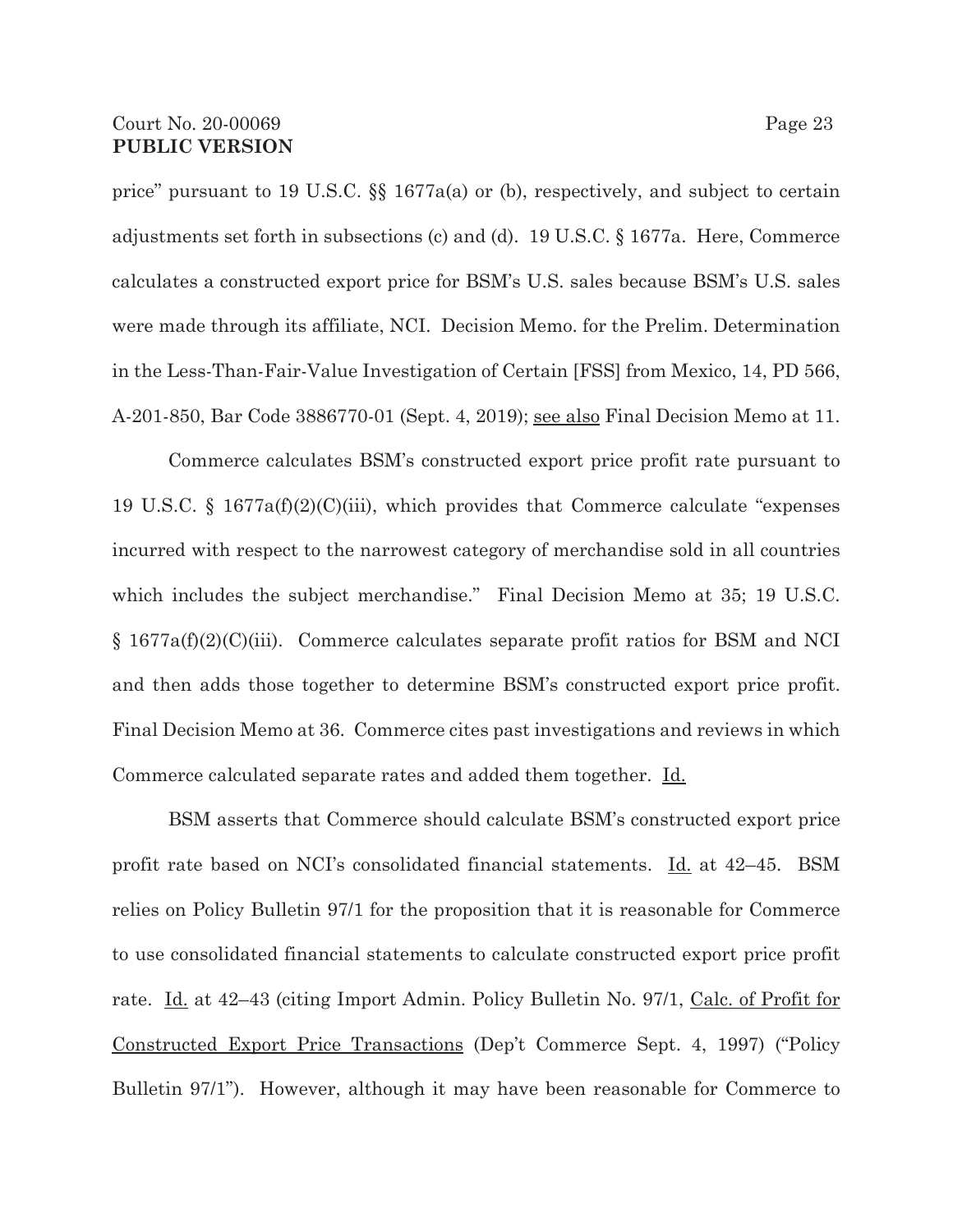## Court No. 20-00069 Page 24 **PUBLIC VERSION**

rely on NCI's consolidated financial statements, nothing in Policy Bulletin 97/1 requires Commerce to do so.

BSM asserts that Commerce's explanation of its methodology is insufficient because in the prior investigations and reviews on which Commerce relies Commerce rejected the consolidated financial reports because of double counting, which is not an issue here. Pl. Br. at 44. However, BSM does not provide any reason why Commerce's chosen methodology is unreasonable. BSM does not identify any error that resulted from Commerce's methodology. BSM does not identify any statute, regulation, or caselaw that precludes Commerce from employing the methodology it relies on here. At most, BSM identifies an alternative reasonable method that Commerce has sometimes employed in the past. Although BSM's preferred method may be reasonable, BSM fails to demonstrate that Commerce's method is unreasonable.

#### **B. Exclusion of NCI Costa Rican Data**

Commerce's decision to remove NCI's Costa Rican data from Commerce's calculation of BSM's constructed export price profit rate must be remanded. Defendant concedes that Commerce did not address BSM's arguments related to NCI's Costa Rican facility. Oral Arg. at 1:11:15. Moreover, Defendant fails to explain how its arguments in support of Commerce's determination are not precluded by the statute. See Def. Br. at 32.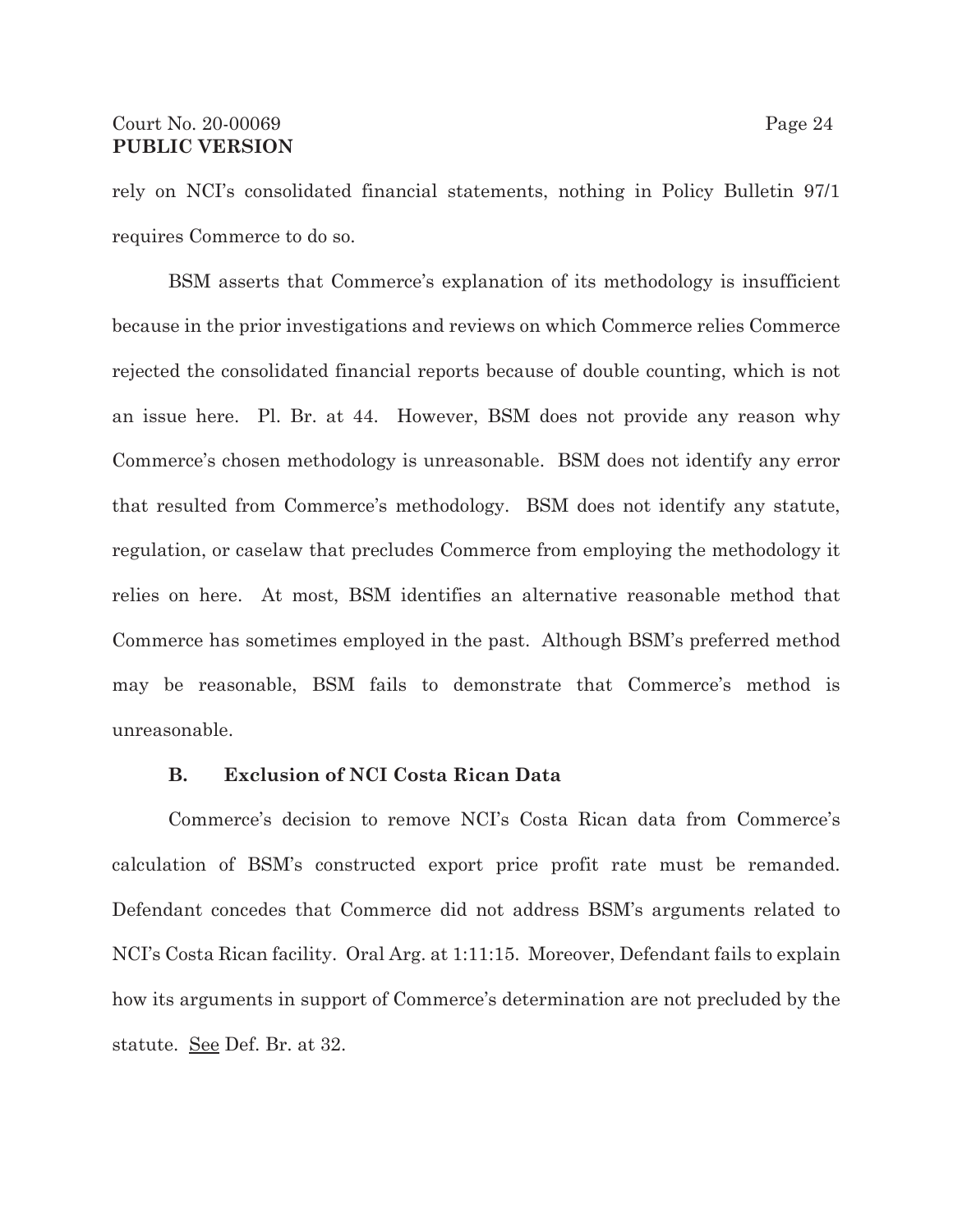## Court No. 20-00069 Page 25 **PUBLIC VERSION**

To calculate a constructed export price, 19 U.S.C. § 1677a(d)(3) mandates that Commerce reduce the constructed export price by "the profit allocated to the expenses described in paragraphs (1) and (2)." The statute directs that Commerce shall calculate that profit by multiplying "total actual profit" by the "applicable percentage." 19 U.S.C. § 1677a(f)(1). "Total actual profit" is defined as "the total profit earned by the foreign producer, exporter, and affiliated parties described in subparagraph (C) with respect to the sale of the same merchandise for which total expenses are determined under such subparagraph." Id.  $\S$  1677a(f)(2)(D). The applicable percentage is in turn calculated by dividing "total United States expenses" by "total expenses."  $\underline{Id}$ . § 1677a(f)(2)(A). "Total United States expenses" is defined as "the total expenses described in subsection (d)(1) and (2)." Id.  $\S$  1677a(f)(2)(B). Finally, "total expenses," as used in  $\S$   $1677a(f)(2)(A)$  and (B), is defined as

[A]ll expenses in the first of the following categories which applies and which are incurred by or on behalf of the foreign producer and foreign exporter of the subject merchandise and by or on behalf of the United States seller affiliated with the producer or exporter with respect to the production and sale of such merchandise: . . .

(iii) The expenses incurred with respect to the narrowest category of merchandise sold in all countries which includes the subject merchandise

<u>Id.</u> § 1677a(f)(2)(C). Thus, the statute requires that the agency include indirect selling expenses included under § 1677a(d)(1) when Commerce calculates constructed export price profit. Id. § 1677a(f).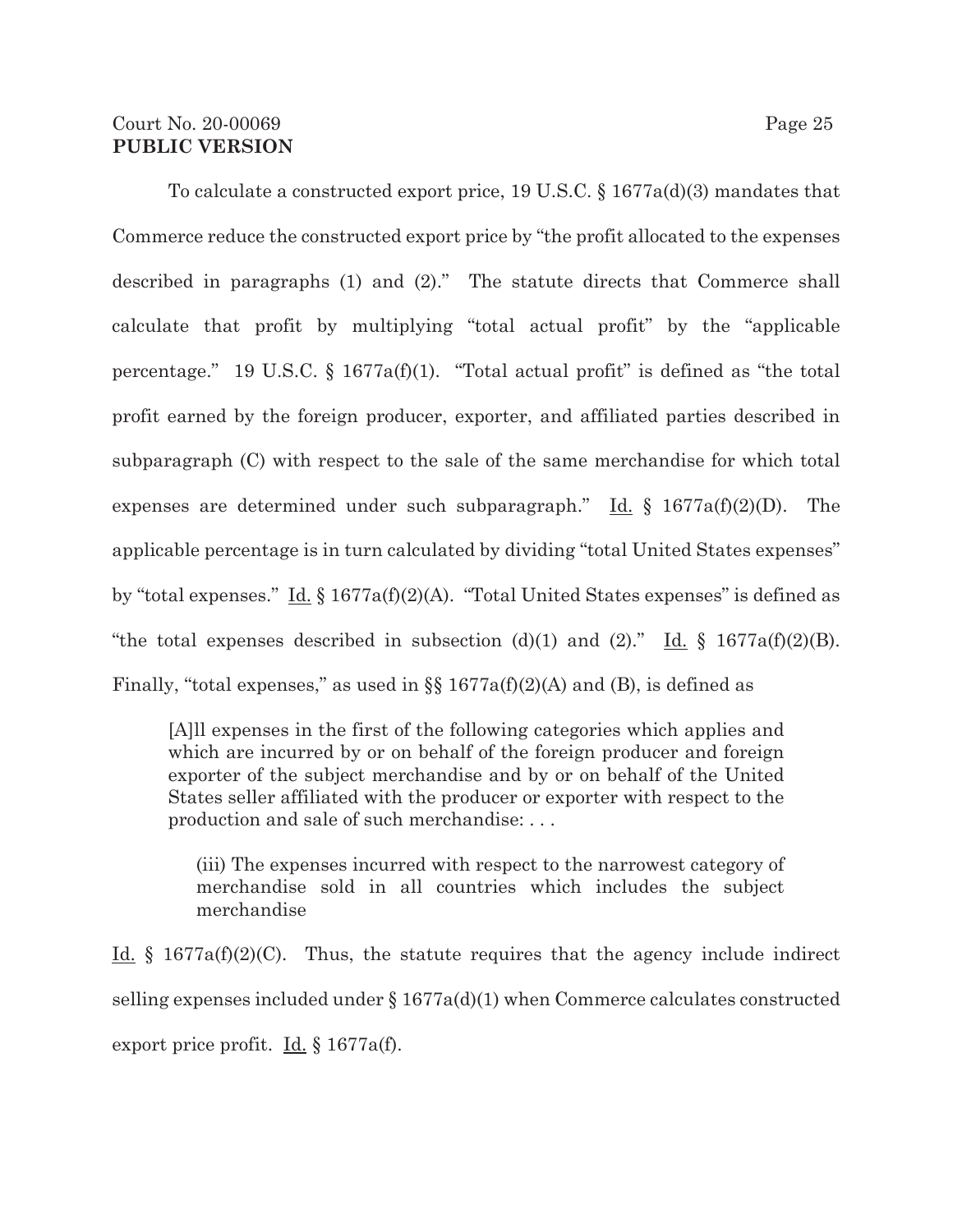### Court No. 20-00069 Page 26 **PUBLIC VERSION**

Here, Defendant does not dispute that Commerce properly classifies NCI's Costa Rican facility's expenses as indirect selling expenses under subsection (d)(1), but rather argues that it is Commerce's practice to exclude data from facilities that are not profitable when calculating constructed export price profit rate. Def. Br. at 32. Defendant argues that this practice is reasonable because the statute provides that profit is "allocated" to the expenses described in 19 U.S.C. § 1677a(d)(1)–(2), which presupposes that there is profit to be allocated. Oral Arg. at 1:11:58. Nothing in the plain text of the statute or regulations supports Defendant's interpretation. See 19 U.S.C. §§ 1677a(d), (f); 19 C.F.R. § 351.402(d)(1).

Instead, the statute explicitly requires Commerce to include "all" expenses incurred that have been properly classified as indirect selling expenses under subsection (d)(1). 19 U.S.C.  $\S$  1677a(f)(2)(B)–(C). Likewise, the regulations provide that Commerce "normally will use the aggregate of expenses and profit for all subject merchandise sold in the United States and all foreign like products sold in the exporting country, including sales that have been disregarded as being below the cost of production." 19 C.F.R  $\S$  351.402(d)(1). Thus, the regulations contemplate Commerce including sales that do not generate profits. On remand, if Commerce continues to exclude NCI's Costa Rican data, Commerce must explain why the statute and regulations permit such an exclusion.